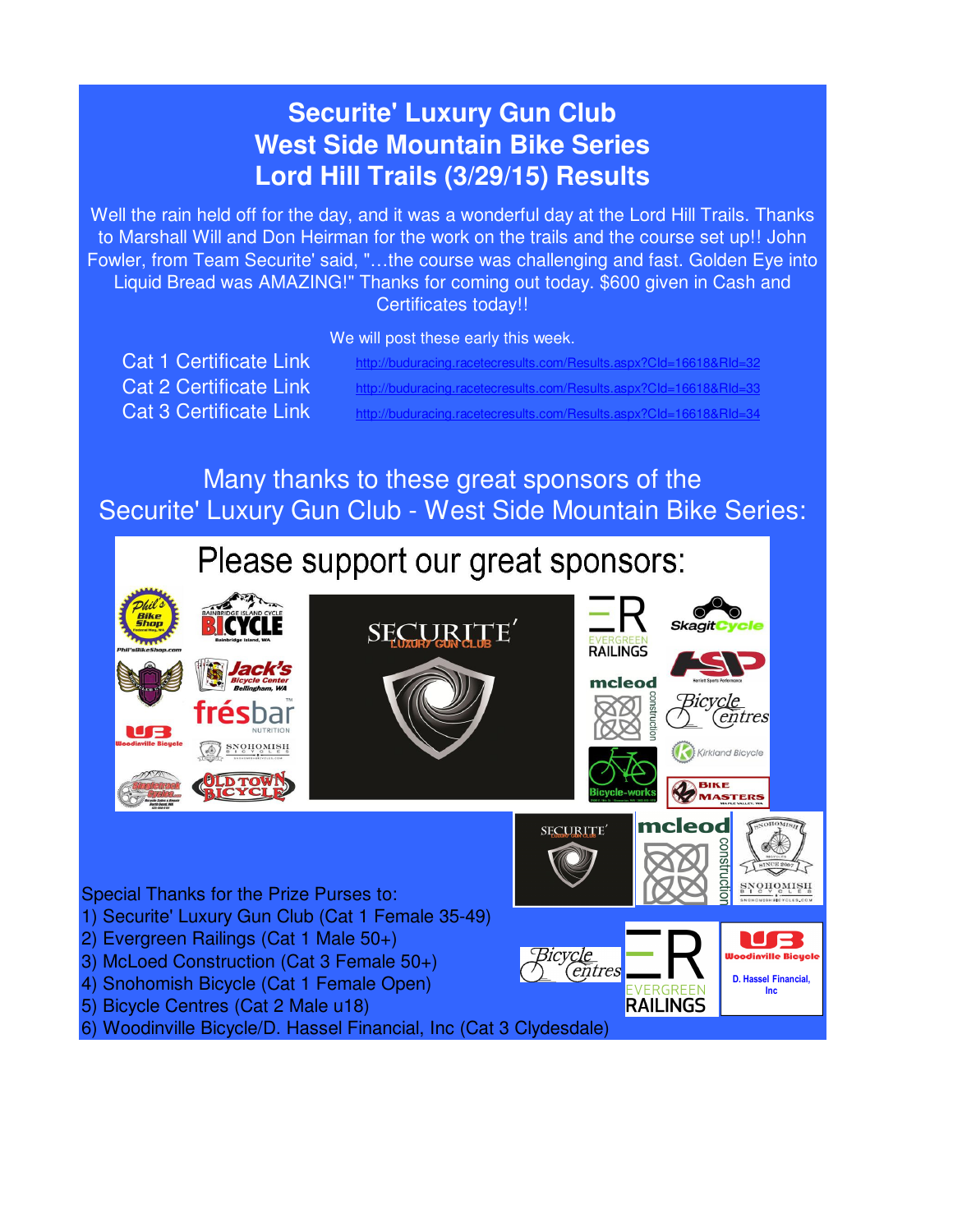|                   |                     |      |      | ending payout. |      |      |     |     |                     |      |
|-------------------|---------------------|------|------|----------------|------|------|-----|-----|---------------------|------|
|                   |                     | 2/22 | 3/1  | 3/15           | 3/22 | 3/29 | 5/4 | 5/3 | <b>Total Payout</b> | 5/31 |
| Cat 1             |                     |      |      |                |      |      |     |     |                     |      |
| Male OPEN         |                     | \$14 | \$18 | \$16           | \$8  | \$10 |     |     | \$66                |      |
| Male 35-49        |                     | \$27 | \$18 | \$19           | \$15 | \$13 |     |     | \$92                |      |
| Male $50+$        |                     | \$8  | \$7  | \$6            | \$8  | \$5  |     |     | \$34                |      |
| Male Single Speed |                     | \$3  | \$3  | \$4            | \$3  | \$2  |     |     | \$15                |      |
| Female OPEN       |                     | \$7  | \$4  | \$6            | \$4  | \$2  |     |     | \$23                |      |
| Female 35-49      |                     | \$5  | \$7  | \$4            | \$6  | \$4  |     |     | \$26                |      |
| Female 50+        |                     | \$1  | \$1  | \$1            | \$2  |      |     |     | \$5                 |      |
|                   |                     |      |      |                |      |      |     |     |                     |      |
| Cat 2             |                     |      |      |                |      |      |     |     |                     |      |
| Male 18 and Under |                     | \$12 | \$8  | \$12           | \$11 | \$4  |     |     | \$47                |      |
| Male 19-29        |                     | \$11 | \$4  | \$7            | \$8  | \$4  |     |     | \$34                |      |
| Male 30-39        |                     | \$14 | \$16 | \$13           | \$8  | \$10 |     |     | \$61                |      |
| Male 40-49        |                     | \$27 | \$27 | \$22           | \$24 | \$16 |     |     | \$116               |      |
| Male 50-59        |                     | \$16 | \$13 | \$13           | \$12 | \$10 |     |     | \$64                |      |
| Male 60+          |                     | \$5  | \$3  | \$2            | \$2  | \$6  |     |     | \$18                |      |
| Male Clydesdale   |                     | \$8  | \$7  | \$7            | \$10 | \$6  |     |     | \$38                |      |
| Male Single Speed |                     | \$7  | \$5  | \$7            | \$6  | \$5  |     |     | \$30                |      |
|                   | Female 18 and Under |      | \$1  | \$2            | \$2  |      |     |     | \$5                 |      |
| Female 19-29      |                     |      |      | \$1            | \$1  |      |     |     | \$2                 |      |
| Female 30-39      |                     | \$3  | \$2  | \$3            | \$2  | \$2  |     |     | \$12                |      |
| Female 40-49      |                     | \$8  | \$7  | \$4            | \$9  | \$5  |     |     | \$33                |      |
| Female 50+        |                     | \$5  | \$6  | \$5            | \$6  | \$6  |     |     | \$28                |      |
| Cat <sub>3</sub>  |                     |      |      |                |      |      |     |     |                     |      |
| Male 12 and Under |                     | \$5  | \$9  | \$9            | \$7  | \$5  |     |     | \$35                |      |
| Male 13-18        |                     | \$9  | \$6  | \$15           | \$12 | \$4  |     |     | \$46                |      |
| Male 19-34        |                     | \$10 | \$9  | \$9            | \$7  | \$5  |     |     | \$40                |      |
| Male 35-49        |                     | \$13 | \$15 | \$10           | \$9  | \$11 |     |     | \$58                |      |
| Male 50+          |                     | \$8  | \$13 | \$7            | \$11 | \$6  |     |     | \$45                |      |
| Cat 3 Clydesdale  |                     | \$3  | \$5  | \$3            | \$4  | \$2  |     |     | \$17                |      |
|                   | Female 12 and Under | \$1  | \$5  | \$2            | \$1  | \$3  |     |     | \$12                |      |
| Female 13-18      |                     | \$2  | \$4  | \$3            | \$1  |      |     |     | \$10                |      |
| Female 19-34      |                     |      | \$4  | \$4            |      |      |     |     | \$8                 |      |
| Female 35-49      |                     | \$10 | \$10 | \$10           | \$10 | \$7  |     |     | \$47                |      |
| Female 50+        |                     | \$1  | \$1  | \$2            | \$1  | \$1  |     |     | \$6                 |      |

# Again, we take \$1 from each registration and adding that to a pool for the series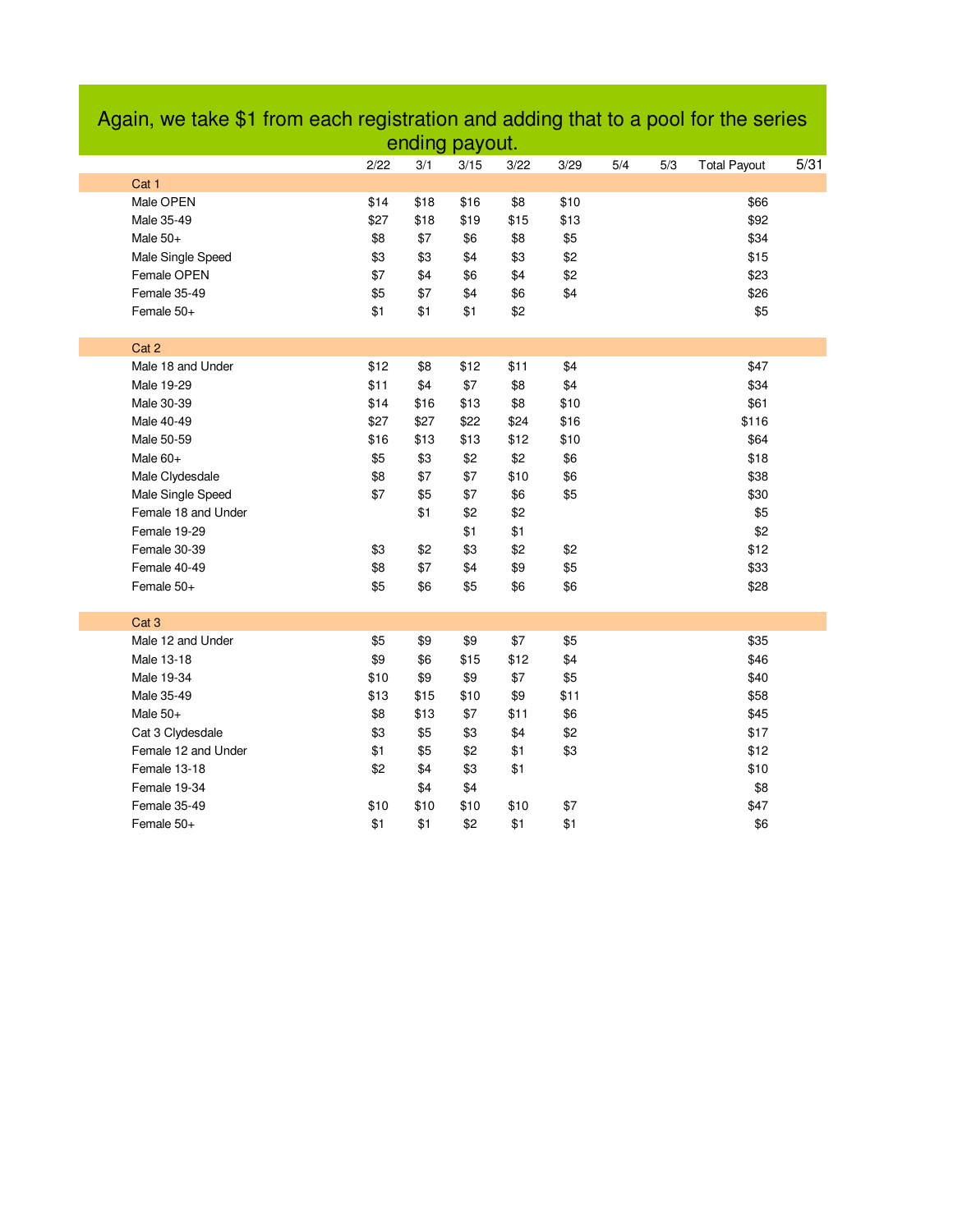|                  | Please support the<br>following sponsors: |                                 | Securite' Luxury Gun Club, Singletrack Cycles, Phil's Bike Shop, Skagit Cycles, Snohomish Bicycles,<br>Jack's Bicycle Center, Old Town Bicycle, Kirkland Bikes, FresBar, Bike Masters, B.I. Cycles, McLeod<br>Construction, Evergreen Railings, HSP, Recycled Cycles, Woodinville Bicycle, Bicycle Works, and Bicycle<br><b>Centres</b> |                            |                       |                                                              |                              |                           |                              |                          |                                        |                |                          |                                          |                                 |                       |                                                                                                        |                |                                       |
|------------------|-------------------------------------------|---------------------------------|-----------------------------------------------------------------------------------------------------------------------------------------------------------------------------------------------------------------------------------------------------------------------------------------------------------------------------------------|----------------------------|-----------------------|--------------------------------------------------------------|------------------------------|---------------------------|------------------------------|--------------------------|----------------------------------------|----------------|--------------------------|------------------------------------------|---------------------------------|-----------------------|--------------------------------------------------------------------------------------------------------|----------------|---------------------------------------|
| 114<br>17        | Bike # First Name<br>Tamara<br>Jodie      | Last Name<br>Armstrona<br>Ramey | Team<br>Manny's Pale Ale<br>Hagens Berman Society Consulting                                                                                                                                                                                                                                                                            | Division<br>35-49<br>35-49 | Age<br>44<br>48       | Gender<br>City<br>$\mathsf F$<br>Federal Way<br>F<br>Seattle | Place<br>2/22<br>$C2-1$<br>4 | 2/22 Points<br>100<br>110 | 3/1 Place<br>$C2-1$<br>$\,6$ | 3/1 Points<br>100<br>100 | 3/15<br>Soaring<br>Eagle<br>1:38:56.4  | Place<br>3/15  | 3/15 Points<br>$3$ 115   | 3/22 Time<br>Port<br>Gamble<br>2:28:59.7 | Place<br>3/22<br>$\overline{2}$ | Points<br>3/22<br>120 | Place<br>Time<br>量<br>Lord<br>3/29<br>3/29<br>2:03:28.7<br>$\mathbf{1}$<br>2:03:37.9<br>$\overline{2}$ | Points<br>3/29 | Points<br>Total<br>125 445<br>120 445 |
| 40               | Amy                                       | Josefczyk                       | Epic Racing                                                                                                                                                                                                                                                                                                                             | $35 - 49$                  | 42                    | i F<br>Seattle                                               | 6                            | 100                       | 5                            | 105                      | 1:38:44.1                              |                | $2 \quad 120$            | 2:34:16.4                                |                                 |                       | 1:29:29.7<br>$5 \ 105 \ 1$ c1 Lap<br>1:36:48.4                                                         |                | 3   115   545                         |
| 71               | Hidi                                      | Cramer                          | Soft Like Kitten                                                                                                                                                                                                                                                                                                                        | 35-49                      | 41                    | F<br>Des Moines                                              | $C2-3$ 90                    |                           | 7                            | 96                       |                                        |                |                          | 1:50:20.8 <1 Lap                         | 6                               | 100                   | $<$ 1 Lap                                                                                              |                | 4 110 396                             |
| 23               | Naomi                                     | Haverlick                       | Marin/Hammer                                                                                                                                                                                                                                                                                                                            | 35-49                      | 37                    | F<br>Seattle                                                 | $\mathbf{1}$                 | 125                       | $\mathbf{1}$                 | 125                      |                                        |                |                          | 2:18:45.7                                |                                 | $1 \overline{125}$    |                                                                                                        |                | 375                                   |
| 25               | Kristi                                    | Berg                            | Axiom HVAC/Voler/Cycle U                                                                                                                                                                                                                                                                                                                | 35-49                      | 39                    | F Arlington                                                  | 5                            | 105                       | $\overline{c}$               | 120                      | 1:35:53.5                              |                | $1 \quad 125$            |                                          |                                 |                       |                                                                                                        |                | 350                                   |
| 72               | Jeanne                                    | DaGloria                        | Fisher Plumbing Cycling Team                                                                                                                                                                                                                                                                                                            | $35 - 49$                  | 39                    | F Mountlake Terrace                                          |                              |                           | 3                            | 115                      | 1:12:50.1 <1 $\alpha$                  |                | 4 110                    | 2:31:37.2                                | $\overline{4}$                  | 110                   |                                                                                                        |                | 335                                   |
| 56               | Monilee                                   | Keller                          | Narco/Element Cycles                                                                                                                                                                                                                                                                                                                    | 35-49                      | 38                    | F.<br>Redmond                                                | 3                            | 115                       |                              |                          |                                        |                |                          | 2:31:37.0                                | 3                               | 115                   |                                                                                                        |                | 230                                   |
| 81               | Molly                                     | Martin                          | Mafia Racing NW                                                                                                                                                                                                                                                                                                                         | 35-49                      | 47                    | F Redmond                                                    |                              |                           | $\overline{4}$               | 110                      |                                        |                |                          |                                          |                                 |                       |                                                                                                        |                | 110                                   |
| 14<br>62         | Lori<br>Lisa                              | <b>Brazel</b><br>Coyne          | Mafia Racing NW                                                                                                                                                                                                                                                                                                                         | $50+$<br>$50+$             | 53<br>56              | F Federal Way<br>F.<br>Seattle                               | $C2-2$ 95<br>$\mathbf{1}$    | 125                       | $\mathbf{1}$                 | 125                      | 1:40:43.9                              |                | $1 \quad 125$            | 2:38:44.7                                |                                 | $1 \overline{125}$    |                                                                                                        |                | 470<br>125                            |
| 106              | Elizabeth                                 | Salvo                           | Fischer Plumbing                                                                                                                                                                                                                                                                                                                        | $50+$                      |                       | 53 F Bellevue                                                |                              |                           |                              |                          |                                        |                |                          | 2:40:40.1                                |                                 | $2 \mid 120$          |                                                                                                        |                | 120                                   |
| 115<br>61        | Kirsten<br>Leah                           | Jensen<br>Kiviat                | Jack's Bicycle Center/Homegrown Racing<br>Jack's Bicycle Center/Homegrown Racing                                                                                                                                                                                                                                                        | Open<br>Open               | 41                    | 37 F Bellingham<br>E<br>Mt. Vernon                           | 3<br>6                       | 115<br>100                | $\overline{2}$               | 120                      | 1:26:57.9<br>1:30:35.2                 |                | $2 \quad 120$<br>$3$ 115 | 2:24:48.1<br>2:25:59.7                   |                                 |                       | 1 125 1:51:56.6<br>$\overline{1}$<br>3 115 1:57:44.5 2                                                 |                | 125 605<br>120 450                    |
| 102              | Hillary                                   | King                            | Nemesis Racing                                                                                                                                                                                                                                                                                                                          | Open                       | 28                    | F.<br>Kirkland                                               | 4                            | 110                       | 3                            | 115                      | 1:31:42.3                              |                | 4 110                    | 2:40:36.7                                |                                 | 4 110                 |                                                                                                        |                | 445                                   |
| 45               | Cassie                                    | Ross                            | <b>Rad Racing Northwest</b>                                                                                                                                                                                                                                                                                                             | Open                       | 18                    | -F<br>Port Townsend                                          | $\mathbf{1}$<br>5            | 125                       | $\mathbf{1}$                 | 125                      |                                        |                |                          | 2:25:29.1                                |                                 |                       |                                                                                                        |                | 250                                   |
| 37<br>77         | Jadine                                    | Riley                           | Team Group Health                                                                                                                                                                                                                                                                                                                       | Open                       | 41                    | F.<br>Seattle                                                |                              | 105                       |                              |                          |                                        |                |                          |                                          |                                 | $2 \overline{120}$    |                                                                                                        |                | 225                                   |
|                  | Elle                                      | Lee                             | Expressive Fit/Cycle U North                                                                                                                                                                                                                                                                                                            | Open                       | 18<br>30 <sup>1</sup> | -F<br>Marysville<br>F Kirkland                               |                              |                           | 4                            |                          | 110 1:19:09.8 <1 $\alpha$<br>1:26:37.1 | 5              | 105                      |                                          |                                 |                       |                                                                                                        |                | 215                                   |
| 101<br>34<br>105 | Andi<br>Delia<br>Elena                    | Zolton<br>Massey<br>Runyan      | Nemesis Racing<br>Spokeswomen Racing                                                                                                                                                                                                                                                                                                    | Open<br>Open<br>Open       | 28                    | F.<br>Seattle<br>16 F Sammamish                              |                              | $2 \quad 120$             |                              |                          | 1:37:34.2                              |                | $1 \quad 125$<br>4 110   |                                          |                                 |                       |                                                                                                        |                | 125<br>120<br>110                     |
| 16               | James                                     | Christensen                     | Old Town Bicycle                                                                                                                                                                                                                                                                                                                        | 35-49                      | 48                    | M Tacoma                                                     | 8                            | 92                        | 3                            | 115                      | 1:16:20.7                              |                | 2 120                    | 1:57:24.5                                |                                 |                       | 1 <b>125</b> 1:33:36.3<br>$\overline{1}$                                                               |                | 125 577                               |
| 73               | Jeremy                                    | Stafford                        | Jack's Homegrown Racing                                                                                                                                                                                                                                                                                                                 | 35-49                      | 46                    | M<br>Bellingham                                              |                              |                           | 9                            | 88                       | 1:18:30.8                              |                | 4 110                    | 2:02:08.7                                | 3                               |                       | 115 1:38:43.7<br>$\overline{2}$                                                                        |                | 120 433                               |
| 13               | Peter                                     | Hall                            | Blue Rooster/ScanSnap                                                                                                                                                                                                                                                                                                                   | 35-49                      | 47                    | M<br>Seattle                                                 |                              | 1                         | 10                           | 87                       | 1:19:38.8                              | 5              | 105                      | 2:07:57.3                                | $\overline{7}$                  |                       | $96 \mid 1:39:32.4$ 3                                                                                  |                | 115:404                               |
| 93               | Erik                                      | Bedell                          | Audi Racing                                                                                                                                                                                                                                                                                                                             | 35-49                      | 39                    | M<br>Sammamish                                               |                              |                           |                              |                          | 1:22:33.9                              |                | 9 88                     |                                          |                                 |                       | 1:39:54.2<br>$\overline{4}$                                                                            |                | 110:198                               |
| 107              | Tony                                      | <b>Bravetti</b>                 | Audi                                                                                                                                                                                                                                                                                                                                    | $35 - 49$                  | 38                    | M<br><b>Brier</b>                                            |                              |                           |                              |                          |                                        |                |                          | 2:09:36.6                                |                                 |                       | 11 86 1:39:58.4 5                                                                                      |                | 105 191                               |
| 10               | Cal                                       | Spranger                        | Mafia Racing                                                                                                                                                                                                                                                                                                                            | 35-49                      | 41                    | M<br>Seattle                                                 | 12                           | 85                        | 8                            | 92                       | 1:22:00.4                              | 8              | 92                       | 2:02:25.2                                | $\overline{4}$                  |                       | 110 1:42:11.9<br>6                                                                                     |                | 100 479                               |
| 27               | Mathew                                    | Seguin                          | Fischer Plumbing Cycling Team                                                                                                                                                                                                                                                                                                           | 35-49                      | 36                    | M Kirkland                                                   | 9                            | 88                        | $\overline{7}$               | 96                       | 1:20:16.4                              |                | 6 100                    | 2:05:59.6                                | 5                               |                       | $\overline{7}$<br>105 1:42:15.9                                                                        |                | 96 485                                |
| 119              | Jason                                     | Konieczka                       | <b>EPIC Racing</b>                                                                                                                                                                                                                                                                                                                      | $35 - 49$                  | 46                    | М<br>Issaquah                                                |                              |                           |                              |                          |                                        |                |                          |                                          |                                 |                       | 1:44:54.2<br>8                                                                                         | 92             | 92                                    |
| 39               | George                                    | Peck                            | Soulogist Cyclery                                                                                                                                                                                                                                                                                                                       | 35-49                      | 37                    | M<br>Everett                                                 | 18                           | 79                        | 16                           | 81                       | 1:21:17.9                              | 7 <sup>1</sup> | 96                       |                                          |                                 |                       | 9<br>1:46:36.8                                                                                         | 88             | 344                                   |
| 18               | Nathan                                    | Webster                         | Blue Rooster/ScanSnap                                                                                                                                                                                                                                                                                                                   | 35-49                      | 48                    | Seattle<br>M                                                 | 19                           | 78                        | 17                           | 80                       | <b>DNF</b>                             |                | 1                        | 2:18:25.4                                |                                 |                       | 13 84 1:49:48.1<br>10                                                                                  | 87             | 330                                   |
| 63               | Jesse                                     | Carbaugh                        | DC Repair                                                                                                                                                                                                                                                                                                                               | 35-49                      | 35                    | M<br>Orting                                                  | 4                            | 110                       | $\overline{c}$               | 120                      |                                        |                |                          |                                          |                                 |                       | 1:50:11.7 11                                                                                           |                | 86 316                                |
| 12               | Matt                                      | Morrisson                       |                                                                                                                                                                                                                                                                                                                                         |                            |                       | 35-49 46 M Kent                                              | 21                           | 76                        | 18                           | 79                       | 1:25:32.4                              |                | 15 82                    |                                          |                                 |                       | $1:54:44.7$ 12                                                                                         |                | 85 322                                |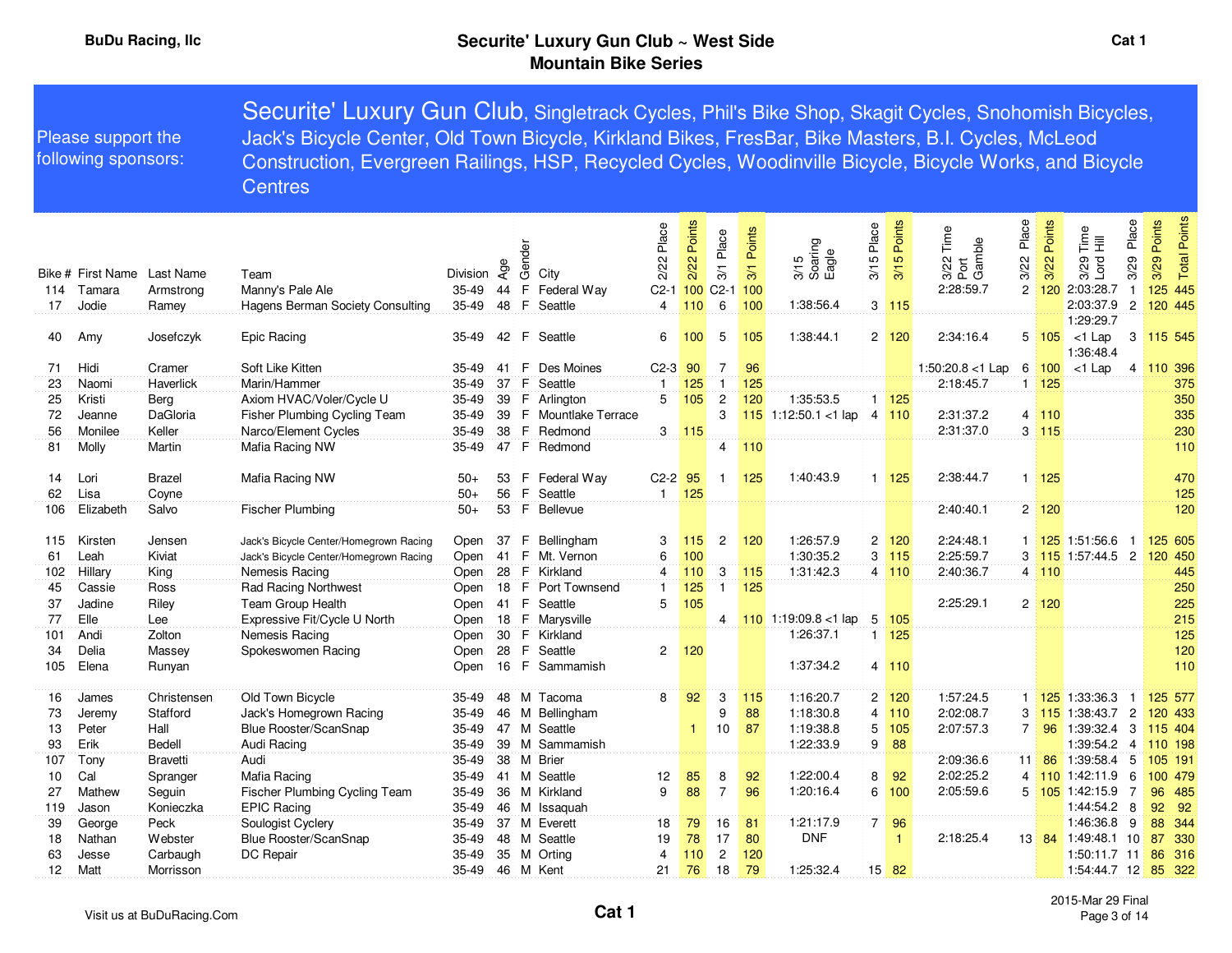|          | Bike # First Name Last Name |                    | Team                          | Division       | Age | Gender | City                           | 2/22 Place                                  | 2/22 Points  | 3/1 Place      | Points<br>3/1     | 3/15<br>Soaring<br>Eagle | 3/15 Place | 3/15 Points                       | Time<br>3/22 Tim<br>Port<br>Gamble | Place<br>3/22  | Points<br>3/22     | Place<br>$\frac{e}{11}$<br>3/29<br>Lord I<br>3/29<br>1:31:29.9 | Points<br>3/29 | <b>Points</b><br>Total |
|----------|-----------------------------|--------------------|-------------------------------|----------------|-----|--------|--------------------------------|---------------------------------------------|--------------|----------------|-------------------|--------------------------|------------|-----------------------------------|------------------------------------|----------------|--------------------|----------------------------------------------------------------|----------------|------------------------|
| 116      | Dean                        | Sabol              |                               | 35-49          |     |        | 45 M Edmonds                   | C3-4 60                                     |              |                |                   |                          |            |                                   |                                    |                |                    | $<$ 1 Lap<br>13                                                | 84             | 144                    |
| 52       | Mike                        | Gile               | Fischer Plumbing Cycling Team | 35-49          |     |        | 47 M Mercer Island             | $\overline{2}$                              | 120          | $\mathbf{1}$   | 125               | 1:15:45.1                |            | $1 \quad 125$                     | 2:08:14.8                          | 8              | 92                 |                                                                |                | 462                    |
| 15       | Chris                       | Blair              | <b>Bike masters</b>           | 35-49          |     | 48 M   | <b>Bonney Lake</b>             | $\overline{7}$                              | 96           | 5              | 105               | 1:23:01.5                |            | $10$ 87                           | 2:01:28.4                          | $\mathbf{2}$   | 120                |                                                                |                | 408                    |
| 35       | Mark                        | Landsaat           | Raleigh                       | 35-49          |     |        | 43 M Seattle                   | 5                                           | 105          | $\overline{4}$ | 110               | 1:16:42.8                |            | $3 \overline{115}$                |                                    |                |                    |                                                                |                | 330                    |
| 19       | Tom                         | Sowards            | <b>Bike Masters Racing</b>    | 35-49          |     |        | 49 M Auburn                    | 23                                          | 74           | 13             | 84                | 1:24:18.4                |            | 14 83                             | 2:16:13.9                          |                | $12 \overline{85}$ |                                                                |                | 326                    |
| 50       | Bernie                      | Miller             |                               | 35-49          |     |        | 49 M Olympia                   | 10                                          | 87           | 6              | 100               |                          |            |                                   | 2:08:17.9                          | 9              | 88                 |                                                                |                | 275                    |
| 70       | Martin                      | Turek              | PC4Men Cycling                | 35-49          |     |        | 47 M Northbend                 | C <sub>2</sub> -1 100                       |              | 12             | 85                | 1:23:58.1                |            | $12 \quad 85$                     |                                    |                |                    |                                                                |                | 270                    |
| 9        | Jim                         | Zimmerman          | Team Audi                     | 35-49          |     |        | 40 M Anacortes                 | 6                                           | 100          |                |                   | 1:09:51.1 <1 lap         |            | $17 \overline{\smash{\big)}\ 80}$ |                                    |                |                    |                                                                |                | 180                    |
| 29       | Chip                        | Richardson         | Epic Racing                   | 35-49          |     |        | 48 M Snohomish                 | 13                                          | 84           |                |                   | 1:24:09.7                |            | 13 84                             |                                    |                |                    |                                                                |                | 168                    |
| 54       | Ivan                        | Cintron            | Misfitz                       | 35-49          |     |        | 45 M Gig Harbor                | 16                                          | 81           | 11             | 86                |                          |            |                                   |                                    |                |                    |                                                                |                | 167                    |
| 53       | Sean                        | Heflen             | Mafia                         | 35-49          |     |        | 42 M Federal Way               | 17                                          | 80           | 14             | 83                |                          |            |                                   | <b>DNF</b>                         |                |                    |                                                                |                | 164                    |
| 30       | Richard                     | <b>Bankhead</b>    | <b>Blue Rooster</b>           | 35-49          |     |        | 45 M Auburn                    | 20                                          | 77           | 15             | 82                |                          |            |                                   |                                    |                |                    |                                                                |                | 159                    |
| 64       | Luke                        | Demoe              |                               | 35-49          |     |        | 36 M Bellingham                | $\mathbf{1}$                                | 125          |                |                   |                          |            |                                   |                                    |                |                    |                                                                |                | 125                    |
| 49       | <b>Brian</b>                | Estocapio          | <b>HSP</b>                    | 35-49          |     |        | 48 M Seattle                   | 3                                           | 115          |                |                   |                          |            |                                   |                                    |                |                    |                                                                |                | 115                    |
| 108      | Parker                      | Lund               | Mafia Racing                  | 35-49          |     |        | 35 M Seattle                   |                                             |              |                |                   |                          |            |                                   | 2:07:39.9                          |                | 6 100              |                                                                |                | 100                    |
| 110      | David                       | Schmidt            |                               | 35-49          |     |        | 48 M Chimacum                  |                                             |              |                |                   |                          |            |                                   | 2:08:57.4                          |                | $10$ 87            |                                                                |                | 87                     |
| 65       | Joe                         | Martin             | Mafia Racing                  | 35-49          |     |        | 49 M Redmond                   | 11                                          | 86           |                |                   | 1:23:58.1                |            |                                   |                                    |                |                    |                                                                |                | 86                     |
| 103      | Christopher                 | Fast               | Blue Rooster/ScanSnap         | 35-49          |     |        | 49 M Seattle                   |                                             |              |                |                   |                          |            | 11 86                             |                                    |                |                    |                                                                |                | 86                     |
| 32       | Mike                        | Jancola<br>Manuel  | Fischer Plumbing Cycling Team | 35-49          |     |        | 43 M Seattle                   | 14                                          | 83           |                |                   |                          |            |                                   |                                    |                |                    |                                                                |                | 83                     |
| 111      | Reyner                      |                    |                               | 35-49<br>35-49 |     |        | 35 M Auburn                    |                                             |              |                |                   |                          |            |                                   | 1:54:24.1 < 1 Lap 14 83            |                |                    |                                                                |                | 83<br>82               |
| 55<br>96 | Kevin<br>Justin             | Miller<br>Valente  | <b>SVVL</b>                   | 35-49          | 41  |        | 46 M North Bend<br>M Fall City | 15                                          | 82           |                |                   | 1:26:20.6                |            | $16$ 81                           |                                    |                |                    |                                                                |                |                        |
| 41       | Seth                        |                    | Midnight Yard Sale            | 35-49          |     |        | 43 M Bonney Lake               | 22                                          |              |                |                   |                          |            |                                   |                                    |                |                    |                                                                |                | 81<br>75               |
| 26       | Jason                       | Hooper<br>Casebolt | Rad Racing NW                 | 35-49          |     |        | 45 M Olympia                   |                                             | 75<br>1      |                |                   |                          |            |                                   |                                    |                |                    |                                                                |                | $\mathbf{1}$           |
| 57       | Ben                         | Spencer            | <b>Bike Sport</b>             | 35-49          |     |        | 49 M Seattle                   |                                             | $\mathbf{1}$ |                |                   |                          |            |                                   |                                    |                |                    |                                                                |                | $\mathbf{1}$           |
|          |                             |                    |                               |                |     |        |                                |                                             |              |                |                   |                          |            |                                   |                                    |                |                    |                                                                |                |                        |
| 117      | Ken                         | Harmon             | Pl4men                        | $50+$          |     |        | 53 M Snoqualmie                |                                             |              |                |                   |                          |            |                                   | 2:12:56.8                          |                |                    | 4 110 1:45:09.9 1                                              |                | 125 235                |
| 22       | <b>Steve</b>                | Krause             | Pacific Bike and Ski          | $50+$          |     |        | 57 M Sammamish                 | 3                                           | 115          |                |                   | 1:24:19.9                |            | $2 \quad 120$                     | 2:11:28.4                          |                |                    | $3\overline{115}1:46:04.8$ 2                                   |                | 120 470                |
| 91       | <b>Billie</b>               | Krein              | Double Check                  | $50+$          |     |        | 57 M Bremerton                 | C <sub>2</sub> -1 100 C <sub>2</sub> -1 100 |              |                |                   | 1:26:54.7                |            | $3$ 115                           | 2:17:01.4                          | 6              |                    | $100$ 1:49:14.3 3                                              |                | 115 530                |
| 43       | Glen                        | Conley             |                               | $50+$          |     |        | 59 M Bothell                   | $7^{\circ}$                                 | 96           | 3              | 115               | 1:30:30.4                |            | 5 105                             | 2:29:43.3                          | 8              |                    | 92 1:55:33.7 4 110 518                                         |                |                        |
| 118      | Jeff                        | <b>Barlow</b>      | <b>Team Crutch</b>            | $50+$          |     |        | 51 M Lake Stevens              |                                             |              |                |                   |                          |            |                                   |                                    |                |                    | 1:56:17.5 5                                                    |                | 105:105                |
| 51       | Will                        | Ferryhough         |                               | $50+$          |     |        | 57 M Kirkland                  | 6                                           | 100          |                | $2 \frac{120}{ }$ | 1:35:20.9                |            | 6 100                             | 2:26:08.2                          | $\overline{7}$ | 96                 |                                                                |                | 416                    |
| 21       | <b>Brig</b>                 | Seidl              | Ridge Cyclesport              | $50+$          |     |        | 52 M Redmond                   | $\overline{c}$                              | 120          |                |                   |                          |            |                                   | 2:07:33.1                          | $\mathbf{1}$   | 125                |                                                                |                | 245                    |
| 31       | Steven                      | <b>Brady</b>       | Old Town Bicycle              | $50+$          |     |        | 52 M Steilacoom                | 1                                           | 125          |                |                   |                          |            |                                   | 2:09:33.5                          |                | $2 \mid 120$       |                                                                |                | 245                    |
| 20       | Michael                     | <b>Brazel</b>      | Mafia NW Racing               | $50+$          |     |        | 51 M Federal Way               | $\overline{4}$                              | 110          | 5              | 105               |                          |            |                                   |                                    |                |                    |                                                                |                | 215                    |
| 36       | Eric                        | Yotz               |                               | $50+$          |     |        | 54 M North Bend                |                                             |              |                |                   | 1:24:03.8                |            | $1 \overline{125}$                |                                    |                |                    |                                                                |                | 125                    |
| 79       | Henry                       | Gertje             |                               | $50+$          |     |        | 56 M Olympia                   |                                             |              |                | 125               |                          |            |                                   |                                    |                |                    |                                                                |                | 125                    |
| 75       | Rob                         | Anderson           | Phil'S Team Tailwind          | $50+$          |     |        | 51 M Federal Way               |                                             |              | $\overline{4}$ | 110               |                          |            |                                   |                                    |                |                    |                                                                |                | 110                    |
| 104      | Mark                        | Runyan             |                               | $50+$          |     |        | 55 M Sammamish                 |                                             |              |                |                   | 1:28:06.3                |            | 4 110                             |                                    |                |                    |                                                                |                | 110                    |
| 66       | Andy                        | Luhn               |                               | $50+$          |     |        | 53 M Kent                      | 5                                           | 105          |                | $\mathbf{1}$      |                          |            |                                   |                                    |                |                    |                                                                |                | 106                    |
| 83       | Joel                        | Burklund           | Fisher Plumbing Cycling Team  | $50+$          |     |        | 57 M North Bend                |                                             |              |                | $\mathbf{1}$      |                          |            |                                   | 2:14:43.5                          |                | $5 \vert 105$      |                                                                |                | 106                    |
| 42       | Peter                       | Stocker            | <b>Bikesport</b>              | $50+$          |     |        | 52 M Seattle                   | 8                                           | 92           |                |                   |                          |            |                                   |                                    |                |                    |                                                                |                | 92                     |
|          |                             |                    |                               |                |     |        |                                |                                             |              |                |                   |                          |            |                                   |                                    |                |                    |                                                                |                |                        |
| 82       | Toby                        | Swanson            | <b>Transition Racing NW</b>   | Open           |     |        | 33 M Snoqualmie                |                                             |              | $\mathbf{1}$   | 125               | 1:09:49.9                |            | $1 \quad 125$                     |                                    |                |                    | 1:28:10.1                                                      |                | 1 125 375              |
| 85       | Brendan                     | Connelly           | <b>Blue Rooster</b>           | Open           |     |        | 42 M Seattle                   |                                             |              | $\mathbf{1}$   | 125               |                          |            |                                   |                                    |                |                    | 1:29:57.8 2 120 245                                            |                |                        |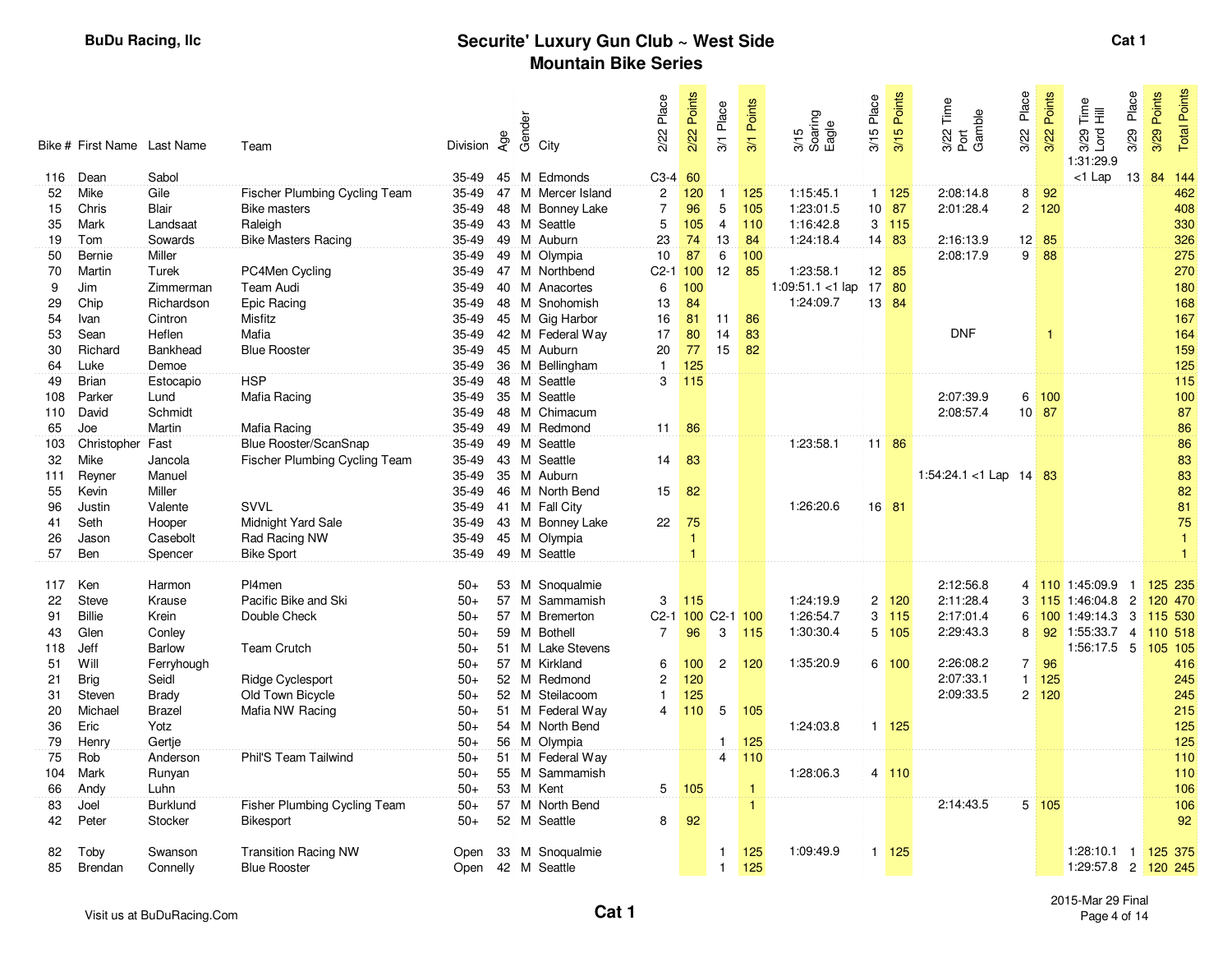|                | Bike # First Name | Last Name            | Team                                                     | Division | Age    | Gender | City                         | 2/22 Place      | Points<br>2/22 | Place<br>3/1   | Points<br>3/1 | 3/15<br>Soaring<br>Eagle | 3/15 Place     | Points<br>3/15     | Time<br>3/22 Tim<br>Port<br>Gamble | Place<br>3/22  | Points<br>3/22     | Place<br>$\frac{e}{1}$ $\equiv$<br>Lord<br>3/29<br>3/29 | Points<br>3/29 | Points<br>Total |
|----------------|-------------------|----------------------|----------------------------------------------------------|----------|--------|--------|------------------------------|-----------------|----------------|----------------|---------------|--------------------------|----------------|--------------------|------------------------------------|----------------|--------------------|---------------------------------------------------------|----------------|-----------------|
| 80             | Scott             | Funston              | Rad Racing NW                                            | Open     | $15$ M |        | <b>Black Diamond</b>         |                 |                | $\overline{4}$ | 110           | 1:15:41.9                | 5              | 105                | 1:54:22.8                          | 3              |                    | 115 1:30:33.1<br>3                                      |                | 115 445         |
| 8              | Jon               | Houk                 | Kitsap Racing                                            | Open     | 35 M   |        | Seattle                      | 6               | 100            | 6              | 100           | 1:15:52.4                | $\overline{7}$ | 96                 | 1:59:35.7                          | 5              |                    | 105 1:33:26.6<br>4                                      |                | 110 511         |
| $\overline{7}$ | Mikalai           | Panasiuk             | Audi Cycling Team                                        | Open     |        |        | 34 M Bellevue                |                 |                |                |               | 1:17:18.3                | 9              | 88                 | 1:57:27.7                          |                |                    | 4 110 1:34:29.6<br>5                                    |                | 105 303         |
| 44             | Layton            | Meyers               | Rad Racing Nw                                            | Open     |        |        | 15 M Maple Valley            |                 |                |                | $\mathbf{1}$  | 1:24:55.5                |                | 14 83              |                                    |                |                    | 1:35:43.8<br>6                                          |                | 100 185         |
| 60             | Anthonee          | Gibbs                | <b>Team Crutch</b>                                       | Open     |        |        | 27 M Seattle                 | 8               | 92             | 16             | 81            | 1:18:54.8                |                | $10$ 87            | 2:10:03.1                          | 9              |                    | 88 1:46:35.1<br>-7                                      |                | 96 444          |
| 120            | Charles           | Ganske               | <b>Team Metal</b>                                        | Open     |        |        | 32 M Sedro Wolley            |                 |                |                |               |                          |                |                    |                                    |                |                    | 1:47:37.1 8                                             | 92             | 92              |
| 6              | Tyler             | Rapp                 |                                                          | Open     |        |        | 27 M Marysville              |                 |                | 14             | 83            |                          |                |                    |                                    |                |                    | <b>DNF</b>                                              | $\mathbf{1}$   | 84              |
| 33             | Chris             | Wood                 | Fischer Plumbing Cycling Team                            | Open     |        |        | 51 M Maple Valley            | 5               | 105            | 9              | 88            |                          |                |                    | 2:00:46.8                          |                | 6 100              | <b>DNF</b>                                              | $\mathbf{1}$   | 294             |
| 58             | Aaron             | Wilson               |                                                          | Open     |        |        | 40 M Buckley                 | $\mathbf{1}$    | 125            |                |               | 1:10:44.4                |                | $2 \overline{120}$ | 1:51:34.3                          | $\overline{c}$ | 120                |                                                         |                | 365             |
| 38             | Thomas            | Farmer               | Epic Racing                                              | Open     |        |        | 33 M Everett                 | 9               | 88             | 15             | 82            | 1:22:21.4                |                | 12 85              | 2:09:22.5                          | 8              | 92                 |                                                         |                | 347             |
| 67             | Patrick           | Sheeks               |                                                          | Open     |        |        | 26 M Woodinville             | 3               | 115            |                |               | 1:15:48.6                |                | 6 100              | 2:00:54.4                          | 7 <sup>1</sup> | 96                 |                                                         |                | 311             |
| 5              | Nathaniel         | Henderson-Cox        |                                                          | Open     |        |        | 27 M Seattle                 | 4               | 110            | 11             | 86            | 1:17:08.3                | 8              | 92                 |                                    |                |                    |                                                         |                | 288             |
| 3              | Ryan              | Trimble              | <b>HSP</b>                                               | Open     |        |        | 19 M Snohomish               | $\overline{7}$  | 96             | 12             | 85            | 1:36:07.3                | 16             | 81                 |                                    |                |                    |                                                         |                | 262             |
| 95             | Mat               | Signoretty           | Pacific Bike and Ski                                     | Open     |        |        | 26 M Seattle                 |                 |                | 8              | 92            | 1:14:16.5                |                | $3 \overline{115}$ |                                    |                |                    |                                                         |                | 207             |
| 48             | Oliver            | Parish               | <b>Broken Spoke</b>                                      | Open     |        |        | 17 M Port Townsend           | 11              | 86             | 17             | 80            |                          |                |                    |                                    |                |                    |                                                         |                | 166             |
| 113            | Russell           | Stevenson            | Marin/Voller                                             | Open     |        |        | 39 M Seattle                 |                 |                |                |               |                          |                |                    | 1:51:33.3                          |                | $1 \overline{125}$ |                                                         |                | 125             |
| 46             | Joseph            | Tweiten              | <b>Broken Spoke Racing</b>                               | Open     |        |        | 19 M Port Townsend           | $\overline{2}$  | 120            |                |               |                          |                |                    |                                    |                |                    |                                                         |                | 120             |
| 89             | Kyle              | McGilvray            |                                                          | Open     |        |        | 29 M Tacoma                  |                 |                | $\overline{2}$ | 120           |                          |                |                    |                                    |                |                    |                                                         |                | 120             |
| 88             | lan               | Tubbs                | Audi Cycling Team                                        | Open     |        |        | 44 M Bellevue                |                 |                | 3              | 115           |                          |                |                    |                                    |                |                    |                                                         |                | 115             |
| 98             | Benji             | Perin                | Ravenna Capital                                          | Open     |        |        | 36 M Seattle                 |                 |                |                |               | 1:14:30.4                |                | 4 110              |                                    |                |                    |                                                         |                | 110             |
| 84             | Nathan            | Pepin                |                                                          | Open     |        |        | 28 M Seattle                 |                 |                | 5              | 105           |                          |                |                    |                                    |                |                    |                                                         |                | 105             |
| 87             | Joev              | Mullen               |                                                          | Open     |        |        | 35 M Tacoma                  |                 |                | $\overline{7}$ | 96            |                          |                |                    |                                    |                |                    |                                                         |                | 96              |
| $\overline{c}$ | Andrew            | Hull                 | <b>Broken Spoke</b>                                      | Open     |        |        | 17 M Port Townsend           | 10 <sup>1</sup> | 87             |                | $\mathbf{1}$  |                          |                |                    |                                    |                |                    |                                                         |                | 88              |
| 86             | Calder            | <b>Wood</b>          | Rad Racing NW                                            | Open     |        |        | 15 M Anecortes               |                 |                | 10             | 87            |                          |                |                    |                                    |                |                    |                                                         |                | 87              |
| 100            | Evan              | Geary                | Rad Racing NW                                            | Open     |        |        | 18 M Seattle                 |                 |                |                |               | 1:20:45.8                |                | 11 86              |                                    |                |                    |                                                         |                | 86              |
| 69             | John              | Hadden               | Olympia Ortho Assoc (OOA)                                | Open     |        |        | 54 M Olympia                 | 12 85           |                |                |               |                          |                |                    |                                    |                |                    |                                                         |                | 85              |
| 76             | Aaron             | Mickels              | Raleigh Bikes                                            | Open     |        |        | 36 M Bellingham              |                 |                | 13             | 84            |                          |                |                    |                                    |                |                    |                                                         |                | 84              |
| 99             | Paul              | Sanders              |                                                          | Open     |        |        | 35 M Issaquah                |                 |                |                |               | 1:24:10.4                |                | 13 84              |                                    |                |                    |                                                         |                | 84              |
| 92             | George            | Smilov               | Epic Racing                                              | Open     |        |        | 30 M Seattle                 |                 |                |                |               | 1:29:59.9                |                | 15 82              |                                    |                |                    |                                                         |                | 82              |
| 24             | Jeremiah          | Jensen               | Hagens Berman Society Consulting                         | Open     |        |        | 22 M Gig Harbor              |                 | $\vert$        |                |               | <b>DNF</b>               |                |                    |                                    |                |                    |                                                         |                | $\mathbf{1}$    |
| 97             | Brayden           | <b>Buchanan</b>      |                                                          | Open     |        |        | 16 M Seattle                 |                 |                |                |               |                          |                | -1                 |                                    |                |                    |                                                         |                | $\mathbf{1}$    |
|                | Doug              | Graver               |                                                          | $SS-1$   |        |        | 50 M Monroe                  |                 |                |                |               | 1:15:41.1                |                | $1 \overline{125}$ |                                    |                |                    | 1:34:50.9<br>-1                                         |                | 125 250         |
| 94             | Graham            | Robinson             | Mafia Racing NW                                          | $SS-1$   | 21     |        | M Tacoma                     |                 |                |                |               |                          |                |                    |                                    |                |                    | 1:37:14.5 2                                             |                | 120 120         |
| 121            |                   |                      | U of Puget Sound<br><b>Fischer Plumbing Cycling Team</b> | $SS-1$   |        |        |                              |                 |                |                |               |                          |                |                    | 2:04:30.9                          |                |                    |                                                         |                | 245             |
| 68<br>74       | Jim<br>Rainer     | Albright<br>Leuschke | <b>Blue Rooster</b>                                      | $SS-1$   |        |        | 54 M Olympia<br>44 M Seattle |                 | $2 \quad 120$  | $\overline{c}$ | 120           | 1:18:03.6                |                | $2 \quad 120$      |                                    |                | $1 \overline{125}$ |                                                         |                | 240             |
| 78             | Roger             | Burton               | Blue Rooster/Scansnap                                    | $SS-1$   |        |        | 44 M Bothell                 |                 |                | 3              | 115           |                          |                |                    | 2:08:56.1                          |                | $2 \, 120$         |                                                         |                | 235             |
| 28             | Kyle              | Curtin               |                                                          | $SS-1$   |        |        | 23 M Sumner                  |                 | $\mathbf{1}$   | 4              | 110           | 1:30:52.3                |                | $3 \quad 115$      |                                    |                |                    |                                                         |                | 226             |
| 59             | Ben               | Shaklee              | Jack's Bicycle Center/Homegrown Racing                   | $SS-1$   |        |        | 35 M Bellingham              | $\mathbf{1}$    | 125            |                |               | <b>DNF</b>               |                | 1                  |                                    |                |                    |                                                         |                | 126             |
| 112            | <b>Brian</b>      | <b>Busken</b>        | <b>Team Seagal</b>                                       | $SS-1$   |        |        | 44 M Edmonds                 |                 |                |                |               |                          |                |                    | 2:22:35.1                          |                | $3 \overline{115}$ |                                                         |                | 115             |
|                |                   |                      |                                                          |          |        |        |                              |                 |                |                |               |                          |                |                    |                                    |                |                    |                                                         |                |                 |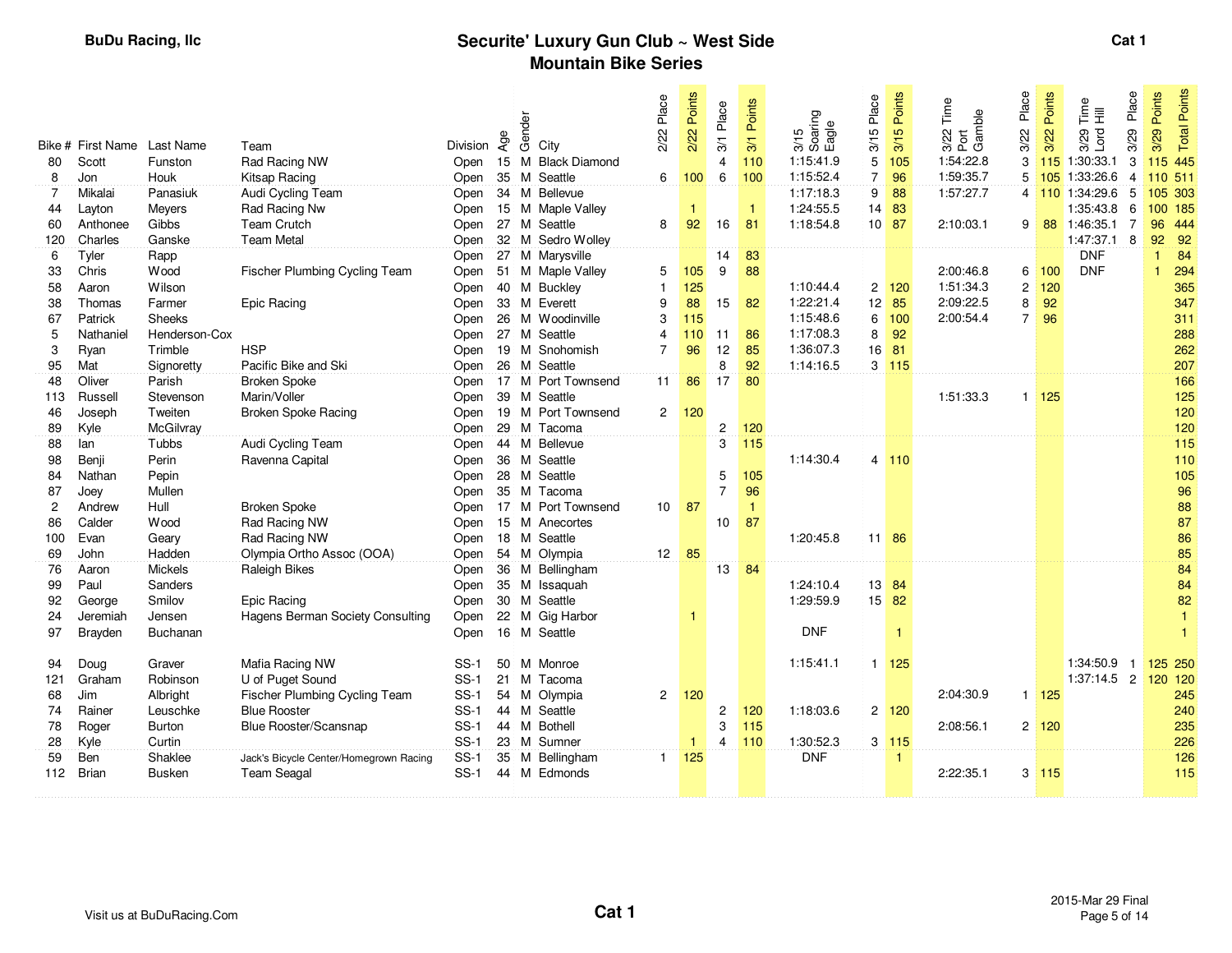| sponsors:                |                                        |                                          | Securite' Luxury Gun Club, Singletrack Cycles, Phil's Bike Shop, Skagit Cycles, Snohomish Bicycles,<br>Please support the following Jack's Bicycle Center, Old Town Bicycle, Kirkland Bikes, FresBar, Bike Masters, B.I. Cycles, McLeod<br>Construction, Evergreen Railings, HSP, Recycled Cycles, Woodinville Bicycle, Bicycle Works, and Bicycle<br><b>Centres</b> |                                  |                      |                    |                                                   |                                     |                         |                                     |                         |                                                                                                  |                          |                                                              |                                                 |                          |                                                |                |                                       |  |
|--------------------------|----------------------------------------|------------------------------------------|----------------------------------------------------------------------------------------------------------------------------------------------------------------------------------------------------------------------------------------------------------------------------------------------------------------------------------------------------------------------|----------------------------------|----------------------|--------------------|---------------------------------------------------|-------------------------------------|-------------------------|-------------------------------------|-------------------------|--------------------------------------------------------------------------------------------------|--------------------------|--------------------------------------------------------------|-------------------------------------------------|--------------------------|------------------------------------------------|----------------|---------------------------------------|--|
| 382<br>400               | Bike # First Name<br>Kaitlyn<br>Hayden | Last Name<br>Wolfe<br>Gizinski           | Team<br>Oregon bike shop<br><b>CYCLE U</b>                                                                                                                                                                                                                                                                                                                           | Division<br>18&Under<br>18&Under | Age<br>15<br>15      | Gender<br>F.<br>E. | City<br>Vancouver<br>Seattle                      | Place<br>2/22<br>$C3-2$<br>$C3-1$   | 2/22 Points<br>70<br>75 | 3/1 Place<br>$\mathbf{1}$<br>$C3-1$ | 3/1 Points<br>100<br>75 | 3/15 Place<br>3/15<br>Soaring<br>Eagle<br>$\sqrt{2}$<br>1:34:14.7<br>$\overline{1}$<br>1:19:14.3 | 3/15 Points<br>95<br>100 | Time<br>3/22 Tim<br>Port<br>Gamble<br>1:56:04.4<br>2:00:52.3 | Place<br>3/22<br>$\mathbf{1}$<br>$\overline{2}$ | 3/22 Points<br>100<br>95 | 3/29 Place<br>3/29 Time<br>Lord Hill           | Points<br>3/29 | <b>Total Points</b><br>365<br>345     |  |
| 419                      | Devon                                  | Simpson                                  |                                                                                                                                                                                                                                                                                                                                                                      | 19-29                            | 24                   | F                  | Kirkland                                          |                                     |                         |                                     |                         | 1:16:48.9 1                                                                                      | 100                      |                                                              |                                                 |                          |                                                |                | 100                                   |  |
| 456                      | Elizabeth                              | Peterson                                 |                                                                                                                                                                                                                                                                                                                                                                      | 19-29                            |                      |                    | 24 F Seattle                                      |                                     |                         |                                     |                         |                                                                                                  |                          | 1:51:12.5                                                    |                                                 | $1 \frac{100}{ }$        |                                                |                | 100                                   |  |
| 470<br>280<br>357<br>362 | Lisa<br>Christina<br>Mary<br>Ellen     | Toner<br>Polwarth<br>Fordham<br>Ruotsala | Fischer Plumbing Cycling Team<br>Spokeswoman Racing<br>Team Group Health                                                                                                                                                                                                                                                                                             | 30-39<br>30-39<br>30-39<br>30-39 | 30<br>33<br>39<br>33 | F<br>F.<br>F       | Seattle<br>Bellevue<br>F Mercer Island<br>Seattle | $\overline{c}$<br>$\mathbf{1}$<br>3 | 95<br>100<br>90         | $\mathbf{1}$<br>$\overline{2}$      | 100<br>95               |                                                                                                  |                          | 2:00:20.7<br>1:43:33.5                                       | 2<br>$\mathbf{1}$                               | 95<br>100                | 1:32:40.4<br>-1<br>1:44:04.9<br>$\overline{2}$ |                | 100<br>100<br>95<br>285<br>300<br>185 |  |
| 402                      | Corinne                                | Meaney                                   | Motofish Racing                                                                                                                                                                                                                                                                                                                                                      | 30-39                            | 35                   | F                  | Snoqualmie                                        |                                     |                         |                                     |                         | 1:09:15.8<br>$\overline{1}$                                                                      | 100                      |                                                              |                                                 |                          |                                                |                | 100                                   |  |
| 423                      | Christina                              | Solheim                                  |                                                                                                                                                                                                                                                                                                                                                                      | 30-39                            | 35<br>30             | F.                 | Marysville<br>F Port Townsend                     |                                     |                         |                                     |                         | $\overline{2}$<br>1:13:34.8<br>1:13:51.8<br>$\overline{3}$                                       | 95<br>90                 |                                                              |                                                 |                          |                                                |                | 95<br>90                              |  |
| 426<br>330               | Margaret<br>Sabrina                    | Gourley<br>Hendrick                      | Fischer Plumbing Cycling Team                                                                                                                                                                                                                                                                                                                                        | 30-39<br>30-39                   | 39                   | F.                 | Seattle                                           |                                     |                         |                                     |                         |                                                                                                  |                          |                                                              |                                                 |                          |                                                |                | $\Omega$                              |  |
|                          |                                        |                                          |                                                                                                                                                                                                                                                                                                                                                                      |                                  |                      |                    |                                                   |                                     |                         |                                     |                         |                                                                                                  |                          |                                                              |                                                 |                          |                                                |                |                                       |  |
| 289                      | Kristina                               | Spranger                                 | Motofish                                                                                                                                                                                                                                                                                                                                                             | 40-49                            | 41 F                 |                    | Seattle                                           | 5                                   | 80                      | 3                                   | 90                      | 1:12:11.4                                                                                        |                          | 1:54:11.4                                                    | 6                                               | 75                       | 1:36:48.1<br>$\mathbf{1}$                      |                | 100 345                               |  |
| 251                      | Emanuela                               | Agosta                                   | Team Group Health                                                                                                                                                                                                                                                                                                                                                    | 40-49                            | 47                   | F                  | Seattle                                           | 4                                   | 85                      | 5                                   | 80                      | $<$ 1/2 Lap<br>$\overline{4}$                                                                    | 85                       |                                                              |                                                 |                          | 1:37:15.8<br>$\overline{c}$                    |                | 95<br>345                             |  |
| 332                      | Rosemarie                              | Schmidt                                  | Team Group Health                                                                                                                                                                                                                                                                                                                                                    | 40-49                            | 44                   | F                  | Seattle                                           | 6                                   | 75                      | $\overline{4}$                      | 85                      | $\overline{c}$<br>1:17:18.0                                                                      | 95                       | 1:52:24.8                                                    | 4                                               | 85                       | 1:39:05.5<br>3                                 |                | 90<br>430                             |  |
| 425                      | Emily                                  | Nevin                                    |                                                                                                                                                                                                                                                                                                                                                                      | 40-49                            | 45                   | $\mathsf{F}$       | Seattle                                           |                                     |                         |                                     |                         | 1:09:56.0<br>$\mathbf{1}$                                                                        | 100                      | <b>DNF</b>                                                   |                                                 | $\overline{1}$           | 1:43:48.2<br>$\overline{4}$                    | 85             | 186                                   |  |
| 263                      | Dawn                                   | Hassel                                   | Woodinville Bike                                                                                                                                                                                                                                                                                                                                                     | 40-49                            | 47                   | -F                 | Woodinville                                       | 7                                   | 71                      |                                     |                         | $1:18:46.0$ 3                                                                                    | 90                       | 1:57:52.4                                                    | $\overline{7}$                                  | 71                       | 1:44:08.5<br>$\overline{5}$                    | 80             | 312                                   |  |
| 300                      | Tamara                                 | Armstrong                                | Manny's Pale Ale                                                                                                                                                                                                                                                                                                                                                     | 40-49                            | 44 <sup>°</sup>      | F.                 | Federal Way                                       | $\mathbf{1}$                        | 100                     | 1                                   | 100                     |                                                                                                  |                          |                                                              |                                                 |                          |                                                |                | 200                                   |  |
| 377<br>353<br>439        | Gretchen<br>Tina<br>Katie              | Brown<br>Sarin<br>Poinier                | Kitsap Racing<br>Project 529 Legion<br>Team Group Health                                                                                                                                                                                                                                                                                                             | 40-49<br>40-49<br>40-49          | 47<br>47 F<br>42     | F<br>F.            | Bainbridge Island<br>Redmond<br>Seattle           | 8                                   | 67                      | $\overline{c}$<br>6                 | 95<br>75                |                                                                                                  |                          | 1:43:34.2<br><b>DNF</b><br>1:41:30.3                         | 3                                               | 90<br>-1<br>1:100        |                                                |                | 185<br>143<br>100                     |  |
| 298                      | Lori                                   | <b>Brazel</b>                            | Mafia Racing NW                                                                                                                                                                                                                                                                                                                                                      | 40-49                            | 48                   | F.                 | Federal Way                                       | $\mathbf{2}$                        | 95                      |                                     |                         |                                                                                                  |                          |                                                              |                                                 |                          |                                                |                | 95                                    |  |
| 435                      | Julie                                  | Snyder                                   |                                                                                                                                                                                                                                                                                                                                                                      | 40-49                            | 46                   | F                  | Poulsbo                                           |                                     |                         |                                     |                         |                                                                                                  |                          | 1:41:54.5                                                    | 2                                               | 95                       |                                                |                | 95                                    |  |
| 319                      | Hidi                                   | Cramer                                   | Soft Like Kitten                                                                                                                                                                                                                                                                                                                                                     | 40-49                            | 41                   | F                  | Des Moines                                        | 3                                   | 90                      |                                     |                         |                                                                                                  |                          |                                                              |                                                 |                          |                                                |                | 90                                    |  |
| 448                      | Margaret                               | Walter                                   | Old Town Bicycle                                                                                                                                                                                                                                                                                                                                                     | 40-49                            |                      |                    | 48 F Tacoma                                       |                                     |                         |                                     |                         |                                                                                                  |                          | 1:53:44.8                                                    | 5                                               | 80                       |                                                |                | 80                                    |  |
| 469                      | Susan                                  | Fleenor                                  | Team Group Health                                                                                                                                                                                                                                                                                                                                                    | $50+$                            | 51                   | F                  | Kenmore                                           | $\overline{c}$                      | 95                      | 4                                   | 85                      | 1:11:40.5<br>$\overline{1}$                                                                      | 100                      | 1:50:18.4                                                    | 3                                               | 90                       | 1:33:15.3<br>1                                 |                | <b>470</b><br>100                     |  |
| 272                      | Karen                                  | Metcalfe                                 | Nemesis Racing                                                                                                                                                                                                                                                                                                                                                       | $50+$                            | 54                   | F.                 | Edmonds                                           | 3                                   | 90                      | $\mathbf{1}$                        |                         | $\overline{c}$<br>100 1:17:29.5                                                                  | 95                       | 1:54:23.6                                                    | $\overline{4}$                                  | 85                       | 1:34:32.3<br>$\overline{c}$                    | 95             | 465                                   |  |
| 303                      | Katie                                  | Savage                                   | Ride Kitsap                                                                                                                                                                                                                                                                                                                                                          | $50+$                            | 58                   | F                  | Poulsbo                                           | $\overline{4}$                      | 85                      | 3                                   | 90                      | 1:20:37.5<br>3                                                                                   | 90                       | 1:47:15.7                                                    | 2                                               | 95                       | 1:39:15.8<br>3                                 |                | 90<br>450                             |  |
| 308                      | Sheryl                                 | Johnson                                  | <b>Blue Rooster</b>                                                                                                                                                                                                                                                                                                                                                  | $50+$                            | 60                   | F                  | Silverdale                                        | $\mathbf{1}$                        | 100                     | $\overline{c}$                      | 95                      | $1:20:40.1$ 4                                                                                    | 85                       | 1:46:30.5                                                    | 1                                               | 100                      | 1:40:50.3<br>$\overline{4}$                    | 85             | 465                                   |  |
| 449                      | Lori                                   | Sledge                                   | Team Group Health                                                                                                                                                                                                                                                                                                                                                    | $50+$                            | 52                   | F                  | Seattle                                           |                                     |                         |                                     |                         |                                                                                                  |                          | 1:59:52.1                                                    | 5                                               | 80                       | 5<br>1:46:25.7                                 | 80             | 160                                   |  |
|                          |                                        |                                          |                                                                                                                                                                                                                                                                                                                                                                      |                                  |                      |                    |                                                   |                                     |                         |                                     |                         |                                                                                                  |                          |                                                              |                                                 |                          | 1:03:46.8<1                                    |                |                                       |  |
| 253                      | Annie                                  | <b>Bilotta</b>                           | Team Group Health                                                                                                                                                                                                                                                                                                                                                    | $50+$                            | 56                   | F.                 | Seattle                                           | 5                                   | 80                      | 6                                   | 75                      | 1:26:59.8 5                                                                                      | 80                       |                                                              |                                                 |                          | Lap                                            | 6<br>75        | 310                                   |  |
| 388                      | Lisa                                   | Von Ommen                                |                                                                                                                                                                                                                                                                                                                                                                      | $50+$                            | 50                   |                    | F Fife                                            |                                     |                         | $\overline{5}$                      | 80                      |                                                                                                  |                          |                                                              |                                                 |                          |                                                |                | 80                                    |  |
| 336                      | Susan                                  | Walsh                                    | Epic Racing                                                                                                                                                                                                                                                                                                                                                          | $50+$                            | 52                   | F.                 | <b>Burien</b>                                     |                                     |                         |                                     |                         |                                                                                                  |                          | 2:11:14.3                                                    | 6                                               | 75                       |                                                |                | 75                                    |  |
| 374                      | Deenie                                 | Robertson                                | Jet City Velo                                                                                                                                                                                                                                                                                                                                                        | $50+$                            |                      |                    | 52 F Woodinville                                  |                                     |                         |                                     |                         |                                                                                                  |                          |                                                              |                                                 |                          |                                                |                | $\mathbf{0}$                          |  |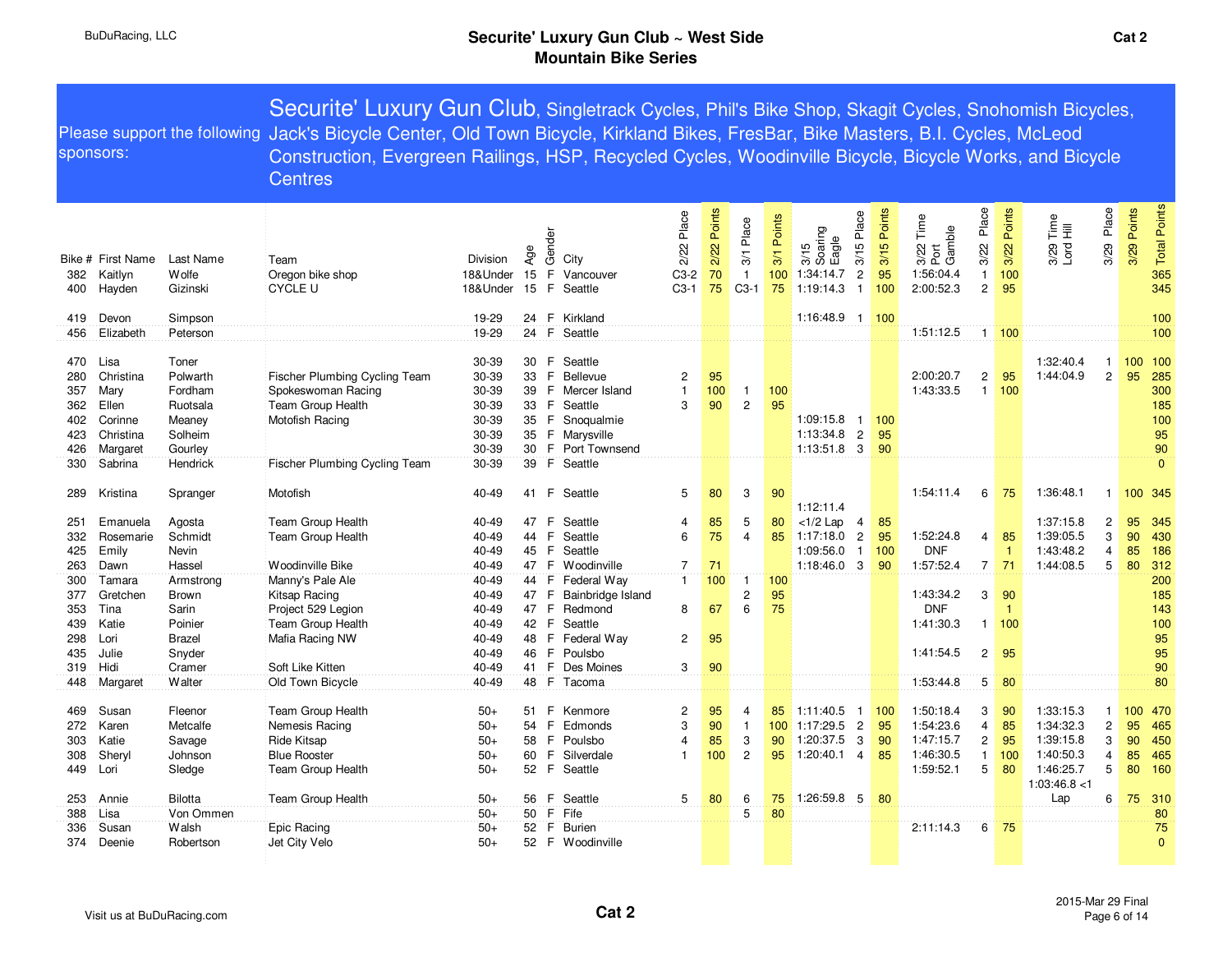|     |                   |               |                                         |                         |                 | Gender |                                 | Place          | 2/22 Points  | 3/1 Place                 | Points       | 3/15 Place<br>3/15<br>Soaring<br>TEagle | Points         | Time<br>3/22 Tim<br>Port<br>Gamble | Place                   | Points   | $\frac{e}{E}$ $\equiv$ | Place          | Points  | Points         |
|-----|-------------------|---------------|-----------------------------------------|-------------------------|-----------------|--------|---------------------------------|----------------|--------------|---------------------------|--------------|-----------------------------------------|----------------|------------------------------------|-------------------------|----------|------------------------|----------------|---------|----------------|
|     | Bike # First Name | Last Name     | Team                                    | Division                | Age             |        | City                            | 2/22           |              |                           | 3/1          |                                         | 3/15           |                                    | 3/22                    | 3/22     | Lord<br>3/29           | 3/29           | 3/29    | Total          |
| 314 | Tor               | Sather        |                                         | 18&Under 15 M Kingston  |                 |        |                                 | 8              | 67           | $\overline{c}$            | 95           | 1:00:15.3<br>3                          | 90             | 1:28:03.7                          | $\mathbf{1}$            | 100      | 1:15:47.1              | $\mathbf{1}$   | 100     | 452            |
| 315 | Haden             | <b>Mills</b>  | Epic Racing/ Monster Energy/ Eqo Optics |                         |                 |        | 18&Under 16 M Maple Valley      | 3              | 90           | $\mathbf{1}$              | 100          | $\overline{c}$<br>1:00:13.5             | 95             | 1:32:47.7                          | $\overline{\mathbf{c}}$ | 95       | 1:15:50.8              | $\mathbf{2}$   | 95      | 475            |
| 372 | Jack              | Spranger      | Rad Racing NW                           | 18&Under 11 M Seattle   |                 |        |                                 | 9              | 63           | $\ensuremath{\mathsf{3}}$ | 90           | <b>DNF</b>                              | $\overline{1}$ | 1:42:29.5                          | 8                       | 67       | 1:35:21.2              | 3              | 90      | 311            |
| 276 | Nathan            | Morrisson     | Rad Racing NW                           | 18&Under 14 M Kent      |                 |        |                                 | 10             | 62           | 5                         | 80           | 1:10:29.2<br>9                          | 63             |                                    |                         |          | <b>DNF</b>             |                |         | 206            |
| 364 | Luke              | Yates         | Kitsap Racing                           | 18&Under 17 M Poulsbo   |                 |        |                                 | $\overline{4}$ | 85           | 7                         | 71           | 1:01:27.3<br>5                          | 80             | 1:43:50.6                          | 10                      | 62       |                        |                |         | 298            |
| 392 | Brendan           | Onderbeke     |                                         | 18&Under 17 M Arlington |                 |        |                                 | 1              | 75           | 6                         | 75           | 1:07:12.7<br>8                          | 67             | 1:42:54.2                          | $\overline{9}$          | 63       |                        |                |         | 280            |
| 420 | Rowan             | Simpson       | Kitsap Racing                           | 18&Under 16 M Kingston  |                 |        |                                 | $\overline{5}$ | 80           |                           |              | 1:00:47.9<br>$\overline{4}$             | 85             | 1:33:33.8                          | $\overline{3}$          | 90       |                        |                |         | 255            |
| 313 | Jake              | Hightower     | Rad Racing NW                           | 18&Under 14 M Anacortes |                 |        |                                 | $\overline{6}$ | 75           | $\overline{4}$            | 85           |                                         |                | 1:38:19.8                          | $\overline{7}$          | 71       |                        |                |         | 231            |
| 381 | Isaiah            | Swayze        |                                         | 18&Under 16 M Poulsbo   |                 |        |                                 |                |              | 8                         | 67           | $1:17:04.3$ 11                          | 61             |                                    |                         |          |                        |                |         | 128            |
| 363 | Tristan           | Munich        | Anacortes Composit                      | 18&Under 15 M Anacortes |                 |        |                                 | 1              | 100          |                           |              |                                         |                |                                    |                         |          |                        |                |         | 100            |
| 415 | Ellison           | <b>Brink</b>  | Mt Si High School MTB Team              |                         |                 |        | 18&Under 16 M North Bend        |                |              |                           |              | $0:58:24.3$ 1                           | 100            |                                    |                         |          |                        |                |         | 100            |
| 327 | Jared             | Wever         |                                         |                         |                 |        | 18&Under 17 M Enumclaw          | $\mathbf{2}$   | 95           |                           |              |                                         |                |                                    |                         |          |                        |                |         | 95             |
| 446 | <b>Walter</b>     | <b>Busken</b> |                                         | 18&Under 12 M Seattle   |                 |        |                                 |                |              |                           |              |                                         |                | 1:34:03.6                          | 4                       | 85       |                        |                |         | 85             |
| 432 | Alexander         | <b>Brady</b>  | Old Town Bicycle                        |                         |                 |        | 18&Under 14 M Steilacoom        |                |              |                           |              |                                         |                | 1:34:39.2                          | $5^{\circ}$             | 80       |                        |                |         | 80             |
| 417 | Peter             | Anderson      |                                         |                         |                 |        | 18&Under 16 M Sammamish         |                |              |                           |              | $1:01:28.6$ 6                           | 75             |                                    |                         |          |                        |                |         | 75             |
| 455 | Sebastian         | Hagman        |                                         |                         |                 |        | 18&Under 15 M Bainbridge Island |                |              |                           |              |                                         |                | 1:37:56.9                          | 6                       | 75       |                        |                |         | 75             |
| 309 | Anton             | Smirnov       | Rad Racing NW                           | 18&Under 16 M Redmond   |                 |        |                                 | $\overline{7}$ | 71           |                           |              |                                         |                |                                    |                         |          |                        |                |         | 71             |
| 416 | <b>Brady</b>      | <b>Stolts</b> |                                         |                         |                 |        | 18&Under 17 M Washougal         |                |              |                           |              | 1:01:58.4 7                             | 71             |                                    |                         |          |                        |                |         | 71             |
| 430 | Brennan           | Hodgins       |                                         |                         |                 |        | 18& Under 14 M Mercer Island    |                |              |                           |              | 1:12:58.5 10                            | 62             |                                    |                         |          |                        |                |         | 62             |
| 316 | Steven            | Raymond       | Old Town Bicycle                        | 18&Under 17 M Olalla    |                 |        |                                 | 11             | 61           |                           |              |                                         |                |                                    |                         |          |                        |                |         | 61             |
| 431 | Logan             | <b>Brady</b>  | Old Town Bicycle                        |                         |                 |        | 18&Under 13 M Steilacoom        |                |              |                           |              |                                         | $\mathbf{0}$   | <b>DNF</b>                         |                         | -1       |                        |                |         | $\overline{1}$ |
|     |                   |               |                                         |                         |                 |        |                                 |                |              |                           |              |                                         |                |                                    |                         |          |                        |                |         |                |
| 371 | Steven            | Case          | Team S&M                                | 19-29                   |                 | 28 M   | Seattle                         | 3              | 90           | $\overline{2}$            | 95           | $0:58:08.2$ 2                           | 95             | 1:22:27.5                          | $\mathbf{1}$            | 100      | 1:08:56.3              | $\mathbf{1}$   | 100     | 480            |
| 264 | Mahlon            | Houk          | Kitsap Racing                           | 19-29                   |                 |        | 22 M Spokane                    | 5              | 80           | $\mathbf{1}$              |              | 100 0:57:22.3<br>$\overline{1}$         | 100            |                                    |                         |          | 1:09:39.1              | $\overline{2}$ | 95      | 375            |
| 355 | Sterling          | Quinn         |                                         | 19-29                   |                 |        | 21 M Seattle                    | $\mathbf{2}$   | 95           |                           |              | 3<br>0:58:25.1                          | 90             |                                    |                         |          | 1:10:01.3              | 3              | 90      | 275            |
| 317 | Chad              | Degraw        |                                         | 19-29                   |                 |        | 26 M Lynnwood                   | 6              | 75           | 3                         | 90           | 1:01:35.4<br>5                          | 80             | 1:30:26.7                          | $\overline{4}$          | 85       | 1:16:14.2              | $\overline{4}$ | 85      | 415            |
| 383 | Kane              | Swanson       |                                         | 19-29                   |                 |        | 23 M Seattle                    | $C3-5$         | 55           | $\overline{4}$            | 85           | 1:06:44.7<br>6                          | 75             | 1:33:09.2                          | 5                       | 80       |                        |                |         | 295            |
| 349 | Brenden           | Ritzman       |                                         | 19-29                   |                 |        | 26 M Port Orchard               |                | $\mathbf{1}$ |                           |              | 1:00:05.3<br>$\overline{4}$             | 85             | 1:26:55.8                          | 3                       | 90       |                        |                |         | 176            |
| 354 | Riley             | Jones         | Dart Stick                              | 19-29                   |                 |        | 26 M Bellingham                 | $\mathbf{1}$   | 100          |                           |              |                                         |                |                                    |                         |          |                        |                |         | 100            |
| 450 | Brayden           | Buchanan      | Rad Racing NW                           | 19-29                   |                 |        | 19 M Seattle                    |                |              |                           |              |                                         |                | 1:24:44.3                          | $\overline{2}$          | 95       |                        |                |         | 95             |
| 347 | Matt              | Houseman      |                                         | 19-29                   | 25              |        | M Tacoma                        | $\overline{4}$ | 85           |                           |              |                                         |                |                                    |                         |          |                        |                |         | 85             |
| 440 | Andrew            | Carey         |                                         | 19-29                   |                 |        | 24 M Port Angeles               |                |              |                           |              |                                         |                | 1:36:56.3                          | 6                       | 75       |                        |                |         | 75             |
| 346 | Alex              | Visser        |                                         | 19-29                   |                 |        | 22 M Mercer Island              | $\overline{7}$ | 71           |                           |              |                                         |                |                                    |                         |          |                        |                |         | 71             |
| 421 | Andrew            | Yung          |                                         | 19-29                   | 27              | M      | Silverdale                      |                |              |                           |              | 1:15:33.2 7                             | 71             | <b>DNF</b>                         |                         | $\Omega$ |                        |                |         | 71             |
| 460 | Daniel            | Lim           |                                         | 19-29                   |                 |        | 23 M Seattle                    |                |              |                           |              |                                         |                | 1:41:56.6                          | $7^{\circ}$             | 71       |                        |                |         | 71             |
| 367 | <b>RJ</b>         | Bopf          |                                         | 19-29                   |                 | 27 M   | Tacoma                          | 8              | 67           |                           |              |                                         |                |                                    |                         |          |                        |                |         | 67             |
| 358 | Tommy             | Petramalo     |                                         | 19-29                   | 29              | M      | Tacoma                          |                | $\mathbf{1}$ |                           |              |                                         |                |                                    |                         |          |                        |                |         | $\overline{1}$ |
| 296 | Steven            | Simpson       | Jenson USA                              | 19-29                   |                 | $25$ M | Sumner                          |                |              |                           |              |                                         |                |                                    |                         |          |                        |                |         | $\mathbf{0}$   |
| 433 | Jeffrey           | Cobb          |                                         | 19-29                   |                 |        | 23 M Oak Harbor                 |                |              |                           |              |                                         |                |                                    |                         |          |                        |                |         | $\mathbf{0}$   |
|     |                   |               |                                         |                         |                 |        |                                 |                |              |                           |              |                                         |                |                                    |                         |          |                        |                |         |                |
| 286 | Andreas           | Schonger      |                                         | 30-39                   |                 |        | 38 M Fircrest                   | $\mathbf{2}$   | 95           | $\mathbf{1}$              |              | 100 0:56:40.5<br>$\mathbf{1}$           | 100            | 1:21:24.1                          | $\overline{c}$          | 95       | 1:08:14.5              | -1             | 100 490 |                |
| 284 | Keith             | Sargent       |                                         | 30-39                   | 30              |        | M University Place              | $\mathbf{1}$   | 100          |                           | $\mathbf{1}$ | 0:57:10.8<br>$\overline{2}$             | 95             | 1:21:09.3                          | $\mathbf{1}$            | 100      | 1:10:08.5              | $\sqrt{2}$     | 95      | 391            |
| 329 | Garth             | Gourley       | <b>Broken Spoke Racing</b>              | 30-39                   |                 |        | 34 M Port Townsend              | 5              | 80           | 2                         | 95           | 1:00:05.4<br>5                          | 80             | 1:23:40.4                          | 3                       | 90       | 1:12:27.9              | 3              | 90      | 435            |
| 424 | Nick              | Solheim       |                                         | 30-39                   |                 |        | 35 M Marysville                 |                |              |                           |              | 0:59:24.3<br>$\overline{4}$             | 85             |                                    |                         |          | 1:13:06.8              | $\overline{4}$ | 85      | 170            |
| 376 | Sergei            | Shevlyagin    | Project 529 Legion                      | 30-39                   | 30              |        | M Seattle                       |                |              | 5                         | 80           | $0:58:32.8$ 3                           | 90             |                                    |                         |          | 1:13:20.5              | 5              | 80      | 250            |
| 350 | George            | Peck          |                                         | 30-39                   |                 |        | 37 M Everett                    | 7              | 71           | 6                         | 75           | <b>DNF</b>                              | $\overline{1}$ |                                    |                         |          | 1:16:07.8              | 6              | 75      | 222            |
| 277 | Adam              | Obst          | Epic Racing                             | 30-39                   | 30 <sup>°</sup> | M      | Kirkland                        | $\mathsf g$    | 63           | $\overline{9}$            | 63           | 1:02:22.7<br>8                          | 67             |                                    |                         |          | 1:18:53.9              | $\overline{7}$ | 71      | 264            |
| 468 | Ryan              | Younkin       | Loves You                               | 30-39                   |                 |        | 35 M Everett                    | 10             | 62           |                           |              |                                         |                |                                    |                         |          | 1:29:25.7              | 8              | 67      | 129            |
| 445 | Fredrick          | Barnum        |                                         | 30-39                   |                 |        | 33 M Tacoma                     |                |              |                           |              |                                         |                | 2:04:09.7                          | 9                       | 63       | 1:36:02.6              | 9              | 63      | 126            |
| 328 | Andrew            | Hosford       | Old Town Bicycle                        | 30-39                   |                 |        | 33 M Tacoma                     | 11             | 61           | 10                        | 62           |                                         |                |                                    |                         |          | 1:41:38.6              | 10             | 62      | 185            |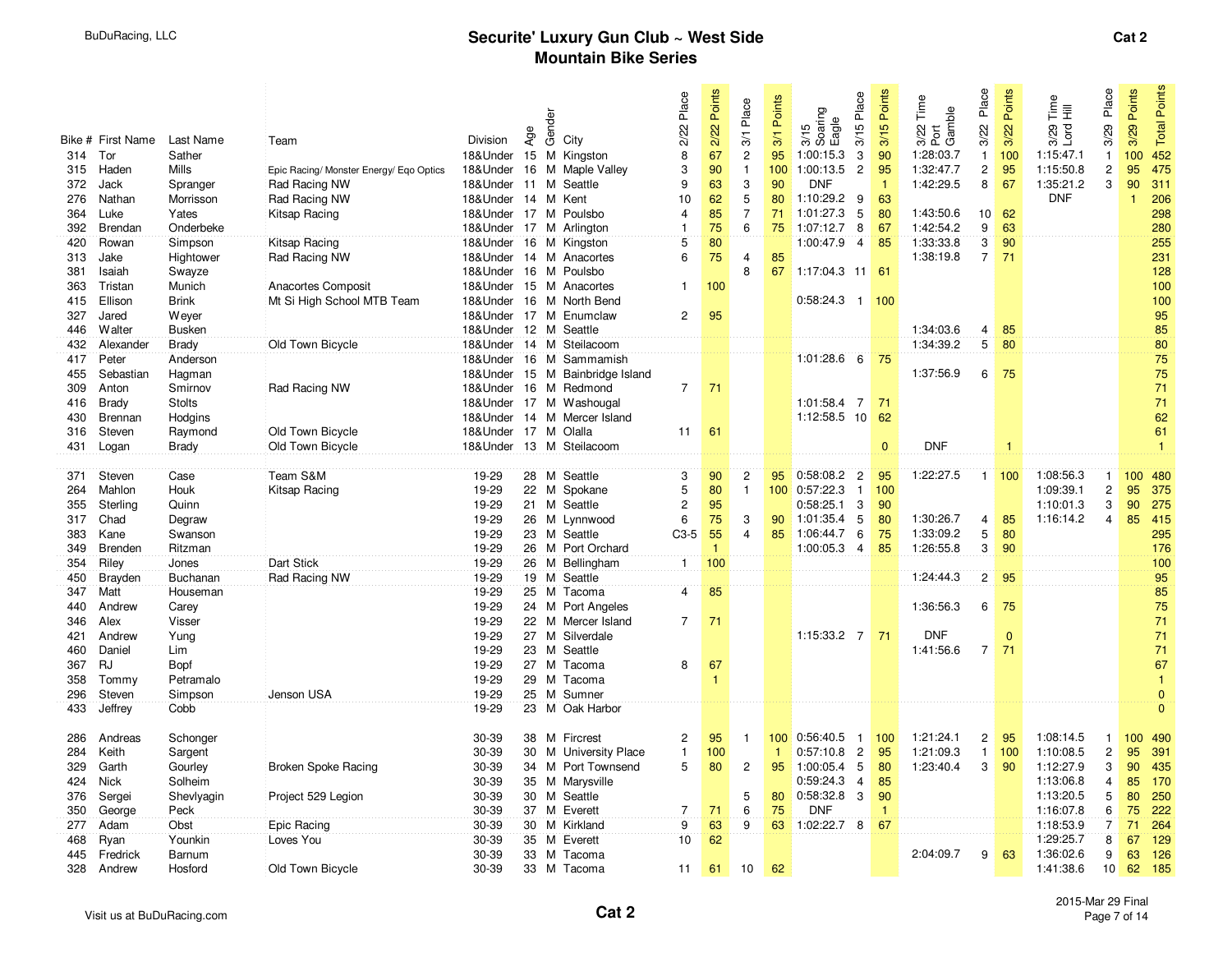|            |                   |                          |                                  |                |                 |        |                             | 2/22 Place     | 2/22 Points     | 3/1 Place            | Points       | 3/15 Place                  | Points | Time                       | Place          | Points               | $\stackrel{\mathsf{e}}{\underset{\smash{\overline{\mathsf{H}}}}{\mathsf{E}}}\equiv$ | Place          | Points       | Points     |
|------------|-------------------|--------------------------|----------------------------------|----------------|-----------------|--------|-----------------------------|----------------|-----------------|----------------------|--------------|-----------------------------|--------|----------------------------|----------------|----------------------|-------------------------------------------------------------------------------------|----------------|--------------|------------|
|            |                   |                          |                                  |                |                 | Gender |                             |                |                 |                      |              | 3/15<br>Soaring<br>Eagle    |        | 3/22 Tim<br>Port<br>Gamble |                |                      |                                                                                     |                |              | Total I    |
|            | Bike # First Name | Last Name                | Team                             | Division       | Age             |        | City                        |                |                 |                      | 3/1          |                             | 3/15   |                            | 3/22           | 3/22                 | 3/29<br>Lord                                                                        | 3/29           | 3/29         |            |
| 305        | Jason             | Hansen                   | Tacoma Bike Racing               | 30-39          | 38              |        | M Fife                      | 3              | 90              | $\overline{3}$       | 90           | 1:02:12.6<br>$\overline{7}$ | 71     | 1:28:28.4                  | 5              | 80                   |                                                                                     |                |              | 331        |
| 265        | Jesse             | Keating                  | Old Town Bicycle                 | 30-39          | 34              |        | M Tacoma                    | 12             | 60              | 14                   | 58           | 12<br>1:10:08.4             | 60     | 1:58:15.3                  | 8              | 67                   |                                                                                     |                |              | 245        |
| 318        | Andrew            | <b>W</b> right           | Blue Rooster/ScanSnap            | 30-39          |                 |        | 34 M Bellingham             | $\overline{4}$ | 85              | $\overline{7}$       | 71           | 1:02:47.3 9                 | 63     |                            |                |                      |                                                                                     |                |              | 219        |
| 368        | Chip              | Palzer                   |                                  | 30-39          | 39              |        | M Seattle                   | 13             | 59              | 12                   | 60           |                             |        | 1:48:35.5                  |                | $7 \mid 71$          |                                                                                     |                |              | 190        |
| 345        | Johnathan         | Holdener                 |                                  | 30-39          |                 |        | 37 M Olympia                | $\mathbf 6$    | 75              | $\overline{4}$       | 85           |                             |        |                            |                |                      |                                                                                     |                |              | 160        |
| 397        | Colin             | Ferguson                 | Fanatik Bike Co. Race Team       | 30-39          |                 |        | 38 M Bellingham             |                |                 | $\overline{8}$       | 67           | 1:04:12.4 10 62             |        |                            |                |                      |                                                                                     |                |              | 129        |
| 299        | Sancho            | <b>Burlaza</b>           |                                  | 30-39          | 32 <sup>3</sup> |        | M Tacoma                    | 14             | 58              | 15                   | 57           |                             |        |                            |                |                      |                                                                                     |                |              | 115        |
| 454        | Matt              | Kreger                   | Ravenna Capitol                  | 30-39          |                 |        | 33 M Seattle                |                |                 |                      |              |                             |        | 1:28:16.8                  | $\overline{4}$ | 85                   |                                                                                     |                |              | 85         |
| 413        | Brendan           | McMahan                  |                                  | 30-39          |                 |        | 38 M Seattle                |                |                 |                      |              | $1:00:24.4$ 6               | 75     |                            |                |                      |                                                                                     |                |              | 75         |
| 447        | Luke              | Smauk                    |                                  | 30-39          |                 |        | 35 M Gig Harbor             |                |                 |                      |              |                             |        | 1:36:27.8                  | 6              | 75                   |                                                                                     |                |              | 75         |
| 287        | Grayson           | Smith                    | Embrocation                      | 30-39          |                 |        | 33 M Seattle                | 8              | 67              |                      |              |                             |        |                            |                |                      |                                                                                     |                |              | 67         |
| 399        | Anton             | Lavrov                   |                                  | 30-39          | 33              |        | M Redmond                   |                |                 | 11                   | 61           |                             |        |                            |                |                      |                                                                                     |                |              | 61         |
| 414        | Timothy           | Basham                   |                                  | 30-39          |                 |        | 36 M Sammamish              |                |                 |                      |              | 1:08:59.3 11 61             |        |                            |                |                      |                                                                                     |                |              | 61         |
| 378        | <b>Nick</b>       | Seavello                 |                                  | 30-39          |                 |        | 33 M Puyallup               |                |                 | 13                   | 59           |                             |        |                            |                |                      |                                                                                     |                |              | 59         |
| 393        | Josh              | Viborel-Baker            | <b>EPIC Racing</b>               | 30-39          | 34 <sup>°</sup> |        | M Seattle                   |                |                 | 16                   | 56           |                             |        |                            |                |                      |                                                                                     |                |              | 56         |
| 428        | Eric              | Kamila                   |                                  | 40-49          |                 |        | 44 M Edmonds                |                |                 |                      |              | 1:01:24.7<br>8              | 67     |                            |                |                      | 1:14:58.8                                                                           | $\mathbf{1}$   | 100          | 167        |
| 293        | Mark              | Vander Pol               | <b>Bike Masters</b>              | 40-49          | 40              |        | M Edgewood                  | 3              | 90              |                      |              | $1:01:12.3$ 7               | 71     |                            |                |                      | 1:15:24.8                                                                           | $\overline{c}$ | 95           | 256        |
| 373        | Paul              | Edwards                  |                                  | 40-49          |                 |        | 44 M Kingston               | 26             | 46              |                      |              |                             |        | 1:29:24.5                  | 3              | 90                   | 1:15:25.1                                                                           | 3              | 90           | 226        |
| 359        | Dave              | Pringle                  |                                  | 40-49          | 46              |        | M Bellingham                | 2              | 95              |                      |              | 1:00:43.5 5                 | 80     |                            |                |                      | 1:16:27.9                                                                           | $\overline{4}$ | 85           | 260        |
| 252        | Gregory           | Awalt                    | Kitsap Racing                    | 40-49          | 49              |        | M Bainbridge Island         | 8              | 67              | $\overline{7}$       | 71           | 1:02:46.5 12                | 60     | 1:31:42.1                  |                | $10 \frac{1}{10}$ 62 | 1:16:31.5                                                                           | 5              | 80           | 340        |
| 351        | Phil              | Heffernan                |                                  | $40 - 49$      |                 |        | 43 M Tacoma                 | 7              | $\overline{71}$ | 6                    | 75           | 1:02:42.4 11                | 61     | 1:34:21.7                  |                | $12$ 60              | 1:16:33.8                                                                           | 6              | 75           | 342        |
| 465        | Greg              | Sweney                   |                                  | 40-49          | 46              |        | M Duvall                    |                |                 |                      |              |                             |        |                            |                |                      | 1:17:27.5                                                                           | $\overline{7}$ | 71           | 71         |
| 274        | Steven            | Moe                      | Nemesis Racing                   | 40-49          |                 |        | 43 M Kingston               | 10             | 62              | 24                   | 48           | 1:00:43.5 4                 | 85     | 1:30:14.3                  | 4              | 85                   | 1:18:03.7                                                                           | 8              | 67           | 347        |
| 463        | <b>Brian</b>      | Kilpatrick               | Kitsap Racing                    | 40-49          |                 |        | 45 M Poulsbo                | 11             | 61              | 8                    | 67           |                             |        | 1:30:36.4                  | 5              | 80                   | 1:19:48.4                                                                           | 9              | 63           | 271        |
| 418        | Jason             | Williams                 | Pacific Bike and Ski             | 40-49          | 40              |        | M Sammamish                 |                |                 |                      |              | 1:00:53.5 6                 | 75     | 1:31:29.7                  | 9              | 63                   | 1:20:50.7                                                                           | 10             | 62           | 200        |
| 302        | Anthony           | <b>Barlow</b>            | Epic Racing                      | 40-49          |                 |        | 45 M Marysville             | 5              | 80              | $\overline{4}$       | 85           | 1:02:25.6<br>10             | 62     | 1:35:08.6                  | 13             | 59                   | 1:22:30.5                                                                           | 11             | 61           | 347        |
| 365        | Nigel             | Newby-House              | Motofish                         | 40-49          |                 |        | 46 M Seattle                | 14             | 58              | 12                   | 60           | 1:04:03.8 13                | 59     | 1:37:11.3                  | 16             | 56                   | 1:23:29.7                                                                           | 12             | 60           | 293        |
| 291        | Nathan            | Thayer                   | Kitsap Racing                    | 40-49          |                 |        | 42 M Bainbridge Island      | 16             | 56              | 21                   | 51           | 1:10:17.5 20                | 52     | 1:36:30.7                  | 15             | 57                   | 1:25:12.2                                                                           | 13             | 59           | 275        |
| 334        | Steve             | Waddell                  |                                  | 40-49          |                 |        | 49 M Centralia              | 20             | 52              | 18                   | 54           | $1:18:16.2$ 21              | 51     |                            |                |                      | 1:26:07.1                                                                           | 14             | 58           | 215        |
| 529        | J.                | Auard                    | Project 529                      | 40-49          | 46              |        | M Portland                  |                |                 |                      |              |                             |        |                            |                |                      | 1:46:47.5                                                                           | 15             | 57           | 57         |
| 285        | Raman             | Sarin                    | Project 529 Legion               | 40-49          |                 |        | 46 M Redmond                | 17             | 55              | 14                   | 58           | 1:06:14.8 15                | -57    | 1:40:09.8                  | 17             | 55                   | <b>DNF</b>                                                                          |                | $\mathbf{1}$ | 226        |
| 292        | Jim               | Thomson                  |                                  | 40-49          |                 |        | 44 M North Bend             | 15             | 57              | $\sqrt{5}$           | 80           | $0:59:20.7$ 3               | 90     | 1:28:38.2                  | $\sqrt{2}$     | 95                   |                                                                                     |                |              | 322        |
| 344        | Michael           | Lee                      | <b>Expressive Fit Cycle</b>      | 40-49          | 42              |        | M Marysville                | 4              | 85              | 10                   | 62           |                             |        | 1:31:27.5                  | 8              | 67                   |                                                                                     |                |              | 214        |
| 385        | Tom               | Platt                    |                                  | 40-49          |                 |        | 47 M Woodinville            |                |                 | $\mathbf{1}$         | 100          | 0:58:11.4<br>$\overline{2}$ | 95     |                            |                |                      |                                                                                     |                |              | 195        |
| 279        | Jonathan          | Phelps                   | Kitsap Racing                    | 40-49          |                 |        | 47 M Poulsbo                | 9              | 63              |                      | $\mathbf{1}$ | 1:01:53.3<br>9              | 63     | 1:35:35.5                  | 14             | 58                   |                                                                                     |                |              | 185        |
| 380        | Gerald            | Swayze                   |                                  | 40-49          | 46              |        | M Poulsbo                   |                |                 | 15                   | 57           | $1:05:37.1$ 14              | 58     | 1:46:56.7                  | 21             | 51                   |                                                                                     |                |              | 166        |
| 387        | <b>Bruce</b>      | Haserot                  |                                  | 40-49          |                 |        | 46 M Longview               |                |                 | $\mathbf{2}$         | 95           |                             |        | 1:31:26.8<br>1:47:23.5     | $\overline{7}$ | 71                   |                                                                                     |                |              | 166        |
| 275        | Kent              | <b>Moffitt</b>           | Old Town Bicycle                 | 40-49<br>40-49 | 46              |        | M Fircrest<br>M Woodinville | 23<br>12       | 49              | 20                   | 52<br>63     |                             |        |                            |                | $22 \overline{50}$   |                                                                                     |                |              | 151        |
| 370        | Todd<br>Edward    | Cowles                   | Fischer Plumbing Cycling Team    |                | 46              |        | 44 M Spanaway               | 19             | 60              | $\overline{9}$<br>13 | 59           |                             |        |                            |                |                      |                                                                                     |                |              | 123<br>112 |
| 333        | Mike              | Lemka                    | Old Town Bicycle                 | 40-49<br>40-49 |                 |        | M Lakewood                  | 18             | 53<br>54        | 16                   |              |                             |        | <b>DNF</b>                 |                |                      |                                                                                     |                |              |            |
| 320<br>271 | Kol               | <b>Braaten</b><br>Medina | Kitsap Racing                    | 40-49          | 48              |        | 42 M Bainbridge Island      |                |                 | 17                   | 56<br>55     |                             |        | 1:41:01.2                  | 18             | 54                   |                                                                                     |                |              | 111<br>109 |
| 70         | Martin            | Turek                    | PC4Men Cycling                   | 40-49          |                 |        | 47 M Northbend              | $\mathbf{1}$   | 100             |                      |              |                             |        |                            |                |                      |                                                                                     |                |              | 100        |
| 404        | Pat               | Miller                   | Hagens Berman Society Consulting | 40-49          | 44              |        | M Sammamish                 |                |                 |                      |              | $0:58:04.5$ 1               | 100    |                            |                |                      |                                                                                     |                |              | 100        |
| 436        | Dwight            | Snodgrass                | Old Town Bicycle                 | 40-49          | 49              |        | M Tacoma                    |                |                 |                      |              |                             |        | 1:27:53.3                  | $\mathbf{1}$   | 100                  |                                                                                     |                |              | 100        |
| 444        | Marc              | Steingrebe               | Epic Racing                      | 40-49          |                 |        | 43 M Issaquah               | 25             | 47              |                      |              |                             |        | 1:45:51.6                  |                | $20 \overline{52}$   |                                                                                     |                |              | 99         |
| 375        | Erik              | Bosley                   | Team Ragtag                      | 40-49          |                 |        | 44 M Renton                 | $C3-8$         | 42              | 19                   | 53           |                             |        |                            |                |                      |                                                                                     |                |              | 95         |
| 394        | Joel              | Jones                    | Old Town Bicycle                 | 40-49          |                 |        | 48 M Tacoma                 |                |                 | 3                    | 90           |                             |        |                            |                |                      |                                                                                     |                |              | 90         |
| 352        | Troy              | Schmidt                  |                                  | 40-49          |                 |        | 42 M Tacoma                 | 6              | 75              |                      |              |                             |        |                            |                |                      |                                                                                     |                |              | 75         |
|            |                   |                          |                                  |                |                 |        |                             |                |                 |                      |              |                             |        |                            |                |                      |                                                                                     |                |              |            |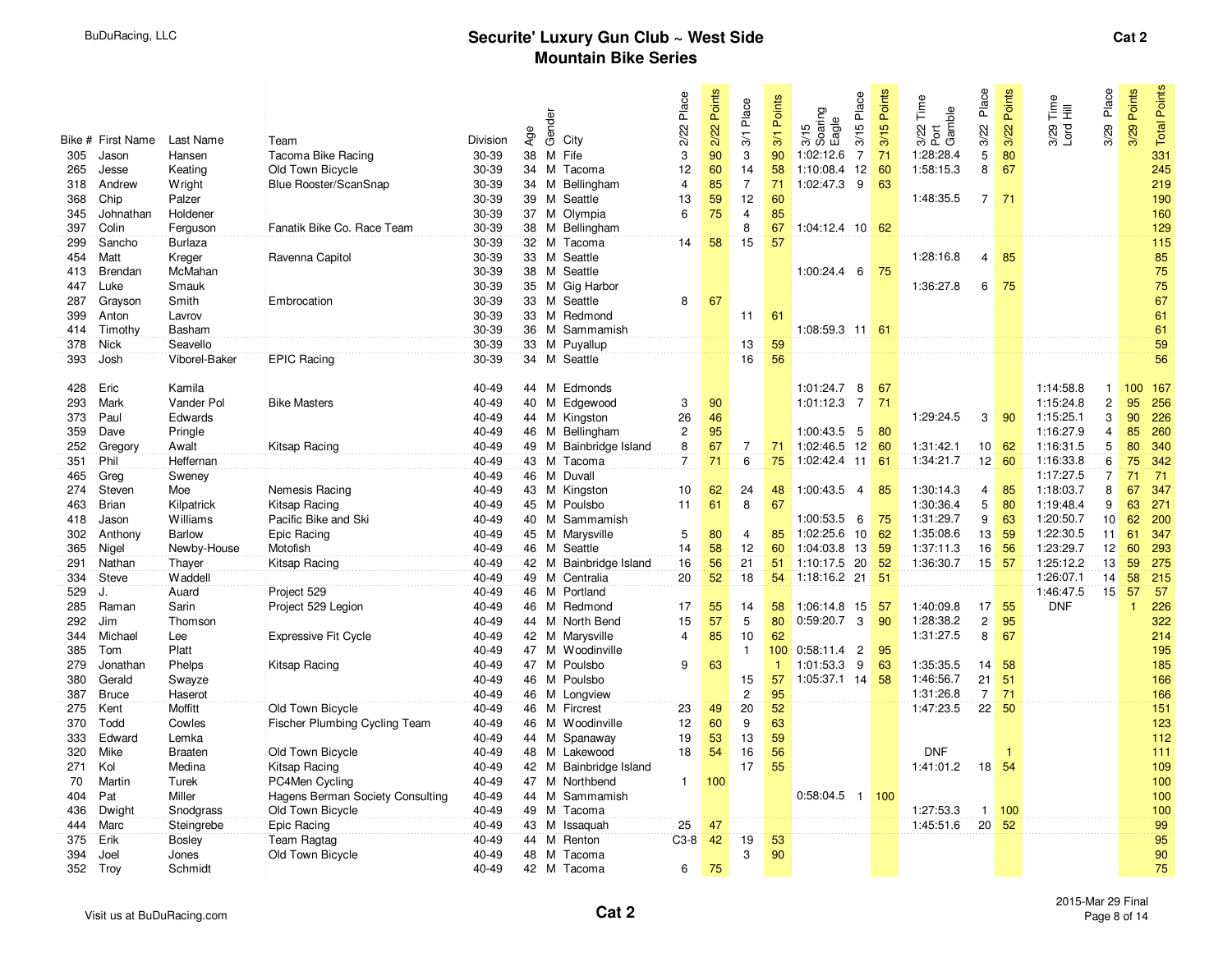|            |                   |                   |                                             |                |        |        |                           | 2/22 Place     | 2/22 Points | 3/1 Place       | Points | 3/15 Place                  | 3/15 Points | Time<br>3/22 Tim<br>Port<br>Gamble | Place          | Points         | 3/29 Place<br>$\stackrel{\mathsf{e}}{\underset{\smash{\overline{\mathsf{H}}}}{\mathsf{E}}}\equiv$ | Points       | <b>Total Points</b> |
|------------|-------------------|-------------------|---------------------------------------------|----------------|--------|--------|---------------------------|----------------|-------------|-----------------|--------|-----------------------------|-------------|------------------------------------|----------------|----------------|---------------------------------------------------------------------------------------------------|--------------|---------------------|
|            |                   |                   |                                             |                |        | Gender |                           |                |             |                 |        | 3/15<br>Soaring<br>Eagle    |             |                                    |                |                |                                                                                                   |              |                     |
|            | Bike # First Name | Last Name         | Team                                        | Division       | Age    |        | City                      |                |             |                 | 3/1    |                             |             |                                    | 3/22           | 3/22           | 3/29<br>Lord I                                                                                    | 3/29         |                     |
| 459        | Duncan            | McIntosh          |                                             | 40-49          | 44     | M      | Bainbridge Island         |                |             |                 |        |                             |             | 1:30:44.3                          | 6              | 75             |                                                                                                   |              | 75                  |
| 395        | Chris             | Nelson            |                                             | 40-49          | 41     | M      | Puyallup                  |                |             | 11              | 61     |                             |             |                                    |                |                |                                                                                                   |              | 61                  |
| 451        | Terry             | Buchanan          | Cascade Bicycle Studio                      | 40-49          | 45 M   |        | Seattle                   |                |             |                 |        |                             |             | 1:33:08.4                          |                | $11 \quad 61$  |                                                                                                   |              | 61                  |
| 361        | Steve             | <b>Moss</b>       |                                             | 40-49          | 49     | M      | Shoreline                 | 13             | 59          |                 |        |                             |             |                                    |                |                |                                                                                                   |              | 59                  |
| 407        | Christian         | Hagel-Sorensen    | Project 529 SRAM SantaCruz                  | 40-49          | 40 M   |        | Sammamish                 |                |             |                 |        | 1:07:15.7<br>16             | -56         |                                    |                |                |                                                                                                   |              | 56                  |
| 401        | <b>Brian</b>      | Hillger           | Project 529 Legion                          | 40-49          |        |        | 43 M Kirkland             |                |             |                 |        | $1:07:18.1$ 17              | 55          |                                    |                |                |                                                                                                   |              | 55                  |
| 409        | Nathan            | Marsh             | Cannondale                                  | 40-49          | 40     | M      | <b>Bonney Lake</b>        |                |             |                 |        | 1:08:06.9 18                | 54          |                                    |                |                |                                                                                                   |              | 54                  |
| 410        | <b>Brian</b>      | Reiling           | Project 529                                 | 40-49          | 47 M   |        | Seattle                   |                |             |                 |        | 1:08:07.7 19                | 53          |                                    |                |                |                                                                                                   |              | 53                  |
| 452        | Scott             | <b>McNees</b>     |                                             | 40-49          | 44 M   |        | Poulsbo                   |                |             |                 |        |                             |             | 1:43:48.9                          |                | 19 53          |                                                                                                   |              | 53                  |
| 304        | Jeff              | Steiner           | Showers pass                                | 40-49          | 49     |        | M Portland                | 21             | 51          |                 |        |                             |             |                                    |                |                |                                                                                                   |              | 51                  |
| 366        | Doug              | Dennett           |                                             | 40-49          | 43 M   |        | Puyallup                  | 22             | 50          |                 |        |                             |             |                                    |                |                |                                                                                                   |              | 50                  |
| 389        | Harry             | Childers          |                                             | 40-49          | 48     | M      | Fife                      |                |             | 22              | 50     |                             |             |                                    |                |                |                                                                                                   |              | 50                  |
| 398        | Steve             | <b>Brown</b>      |                                             | 40-49          |        |        | 49 M Bainbridge Island    |                |             | 23              | 49     |                             |             |                                    |                |                |                                                                                                   |              | 49                  |
| 438        | Kurt              | Harsh             |                                             | 40-49          | 47 M   |        | Tacoma                    |                |             |                 |        |                             |             | 1:49:02.8                          |                | $23 \mid 49$   |                                                                                                   |              | 49                  |
| 325        | Geoffrey          | Grosenbach        | Velominati                                  | 40-49          | 40     | M      | Seattle                   | 24             | 48          |                 |        |                             |             |                                    |                |                |                                                                                                   |              | 48                  |
| 396        | Victor            | Muhat             | Team Ragtag                                 | 40-49          |        |        | 42 M Lake Stevens         |                |             | 25              | 47     |                             |             |                                    |                |                |                                                                                                   |              | 47                  |
| 403        | Lincoln           | Lee               | First Strike Velo/Slalom                    | 40-49          | 46 M   |        | Issaquah                  | 27             | 45          |                 |        |                             |             |                                    |                |                |                                                                                                   |              | 45                  |
| 411        | Jason             | Bavuso            | bikesport racing                            | 40-49          |        |        | 42 M Seattle              |                |             |                 |        | <b>DNF</b>                  | 1           |                                    |                |                |                                                                                                   |              | $\overline{1}$      |
| 464        | Dan               | Froula            | Trailhead racing                            | 50-59          | 52 M   |        | Bellingham                |                |             |                 |        |                             |             |                                    |                |                | 1:14:07.2<br>$\overline{1}$                                                                       | 100          | 100                 |
| 391        | Eric              | Hansen            | <b>Big Wheel Racing</b>                     | 50-59          | 57     |        | M Louisville              |                |             | 3               | 90     | $1:02:02.2$ 1               | 100         |                                    |                |                | $\mathbf{2}$<br>1:18:27.1                                                                         | 95           | 285                 |
| 295        | Tim               | Walsh             | Project 529 Legion                          | 50-59          | 51 M   |        | Seattle                   | 5              | 80          | 5               | 80     | 1:03:30.8<br>3              | 90          | 1:35:02.5                          | 2 <sup>1</sup> | 95             | 3<br>1:19:53.8                                                                                    | 90           | 435                 |
| 268        | Shane             | Kromrey           | Cycling northwest                           | 50-59          | 50     | M      | Everett                   | $\overline{3}$ | 90          |                 |        | 1:03:07.9<br>$\overline{2}$ | 95          |                                    |                |                | 1:20:09.1<br>$\overline{4}$                                                                       | 85           | 270                 |
| 278        | Moacyr            | Oliveira          |                                             | 50-59          |        |        | 55 M Gig Harbor           | $\overline{7}$ | 71          | 14              | 58     |                             |             | 1:41:37.2                          | 6              | 75             | 1:24:02.9<br>5                                                                                    | 80           | 284                 |
| 269        | Matt              | Levin             | Epic Racing                                 | 50-59          |        |        | 52 M Seatac               | 13             | 59          | 10              | 62     | 1:06:47.1<br>8              | 67          | 1:42:25.8                          | 8              | 67             | 1:25:20.4<br>6                                                                                    | 75           | 330                 |
| 258        | Mike              | Gaudio            | Snoqualmie Valley Velo Club                 | 50-59          | 55     |        | M North Bend              | 10             | 62          | 9               | 63     | 1:06:08.5<br>$\overline{7}$ | 71          | <b>DNF</b>                         |                | $\overline{1}$ | 1:25:56.1<br>$\overline{7}$                                                                       | 71           | 268                 |
| 337        | Marty             | Shepard           | Team Double Check                           | 50-59          | 54 M   |        | Snohomish                 | 9              | 63          | 8               | 67     |                             |             | 1:42:15.7                          | 7 <sup>1</sup> | 71             | 8<br>1:31:07.5                                                                                    | 67           | 268                 |
| 467        | Chuck             | Stringer          |                                             | 50-59          | 53 M   |        | Everett                   |                |             |                 |        |                             |             |                                    |                |                | 9<br>1:31:46.3                                                                                    | 63           | 63                  |
| 338        | Kelly             | Kim-Campo         | Kitsap Racing                               | 50-59          |        |        | 57 M Kingston             | 15             | 57          |                 |        | $1:14:02.5$ 11 61           |             |                                    |                |                | <b>DNF</b>                                                                                        | $\mathbf{1}$ | 119                 |
| 267        | <b>Billie</b>     | Krein             | Double Check                                | 50-59          | 57 M   |        | Bremerton                 | $\mathbf{1}$   | 100         | $\mathbf{1}$    | 100    |                             |             |                                    |                |                |                                                                                                   |              | 200                 |
| 301        | <b>Brad</b>       | Deaver            | Team Securite'                              | 50-59          | 51     | M      | Kirkland                  | 14             | 58          | 11              | 61     | 1:07:40.4 9                 | 63          |                                    |                |                |                                                                                                   |              | 182                 |
| 273        | Phil              | Meyer             | Phil's Bike Shop                            | 50-59          | 51 M   |        | Federal Way               | $\overline{c}$ | 95          | 6               | 75     |                             |             |                                    |                |                |                                                                                                   |              | 170                 |
| 429        | Antoine           | Issa              |                                             | 50-59          | 50 M   |        | Kingston                  |                |             |                 |        | 1:06:00.8 6                 | 75          | 1:35:22.8                          | 3              | 90             |                                                                                                   |              | 165                 |
| 297        | George            | Jackson           | Old Town Bicycle                            | 50-59          | 51     | M      | Tacoma                    | 6              | 75          | $\overline{4}$  | 85     |                             |             |                                    |                |                |                                                                                                   |              | 160                 |
| 405        | Scott             | McKinley          | Cucina Fresca                               | 50-59          | 59     | M      | Seattle                   |                |             |                 |        | 1:05:14.2 5                 | 80          | 1:39:15.8                          | 5              | 80             |                                                                                                   |              | 160                 |
| 321        | Jeff              | Skov              | Old Town Bicycle                            | 50-59          | 53 M   |        | Tacoma                    | 8              | 67          | $\overline{7}$  | 71     | 1:13:12.6                   |             | 1:49:09.2                          | 9              |                |                                                                                                   |              | 138                 |
| 422        | Tom<br>Don        | Petersen          |                                             | 50-59          | 54     | M      | Anacortes<br>62 M Seattle |                |             |                 |        | 10<br>$1:03:00.2$ 1         | 62          |                                    |                | 63             |                                                                                                   |              | 125                 |
| 408<br>458 | Derek             | Lewis<br>Leckrone | <b>Fischer Plumbing</b><br>Old Town Bicycle | 50-59<br>50-59 | 50 M   |        | Steilacoom                |                |             |                 |        |                             | 100         | 1:32:10.8                          |                | 1   100        |                                                                                                   |              | 100<br>100          |
| 384        | Francisco         | Pons              |                                             | 50-59          |        |        | 52 M Maple Valley         |                |             | 2               | 95     |                             |             |                                    |                |                |                                                                                                   |              | 95                  |
| 322        | Rick              | Raymond           | Old Town Bicycle                            | 50-59          |        |        | 55 M Olalla               | 4              | 85          |                 |        |                             |             |                                    |                |                |                                                                                                   |              | 85                  |
| 406        | Paul              | Claeys            | Cucina Fresca                               | 50-59          | $51$ M |        | Bellevue                  |                |             |                 |        | 1:03:38.2 4                 | 85          |                                    |                |                |                                                                                                   |              | 85                  |
| 442        | Steve             | Tauscheck         | Double Check                                | 50-59          | 58     |        | M Anacortes               |                |             |                 |        |                             |             | 1:39:13.5                          | $\overline{4}$ | 85             |                                                                                                   |              | 85                  |
| 441        | Tom               | Swanson           |                                             | 50-59          |        |        | 58 M Port Angeles         |                |             |                 |        |                             |             | 1:50:31.3                          | 10             | 62             |                                                                                                   |              | 62                  |
| 348        | Gerd              | Weyer             |                                             | 50-59          |        |        | 53 M Enumclaw             | 11             | 61          |                 |        |                             |             |                                    |                |                |                                                                                                   |              | 61                  |
|            |                   |                   |                                             |                |        |        |                           |                |             |                 |        |                             |             | 1:24:24.3 < 1                      |                |                |                                                                                                   |              |                     |
| 461        | Paul              | Hamrick           |                                             | 50-59          |        |        | 52 M Gig Harbor           |                |             |                 |        |                             |             | Lap                                |                | 11:61          |                                                                                                   |              | 61                  |
| 311        | John              | Curtin            | GL6 Racing                                  | 50-59          | 54     |        | M Sumner                  |                |             | 13              | 59     | <b>DNF</b>                  |             |                                    |                |                |                                                                                                   |              | 60                  |
| 335        | Peter             | Quint             |                                             | 50-59          |        |        | 51 M Auburn               | 12             | 60          |                 |        |                             |             |                                    |                |                |                                                                                                   |              | 60                  |
| 379        | Roy               | Wakeman           | Wenatchee Area Racers                       | 50-59          |        |        | 54 M East Wenatchee       |                |             | 12 <sub>2</sub> | 60     |                             |             |                                    |                |                |                                                                                                   |              | 60                  |
|            |                   |                   |                                             |                |        |        |                           |                |             |                 |        |                             |             |                                    |                |                |                                                                                                   |              |                     |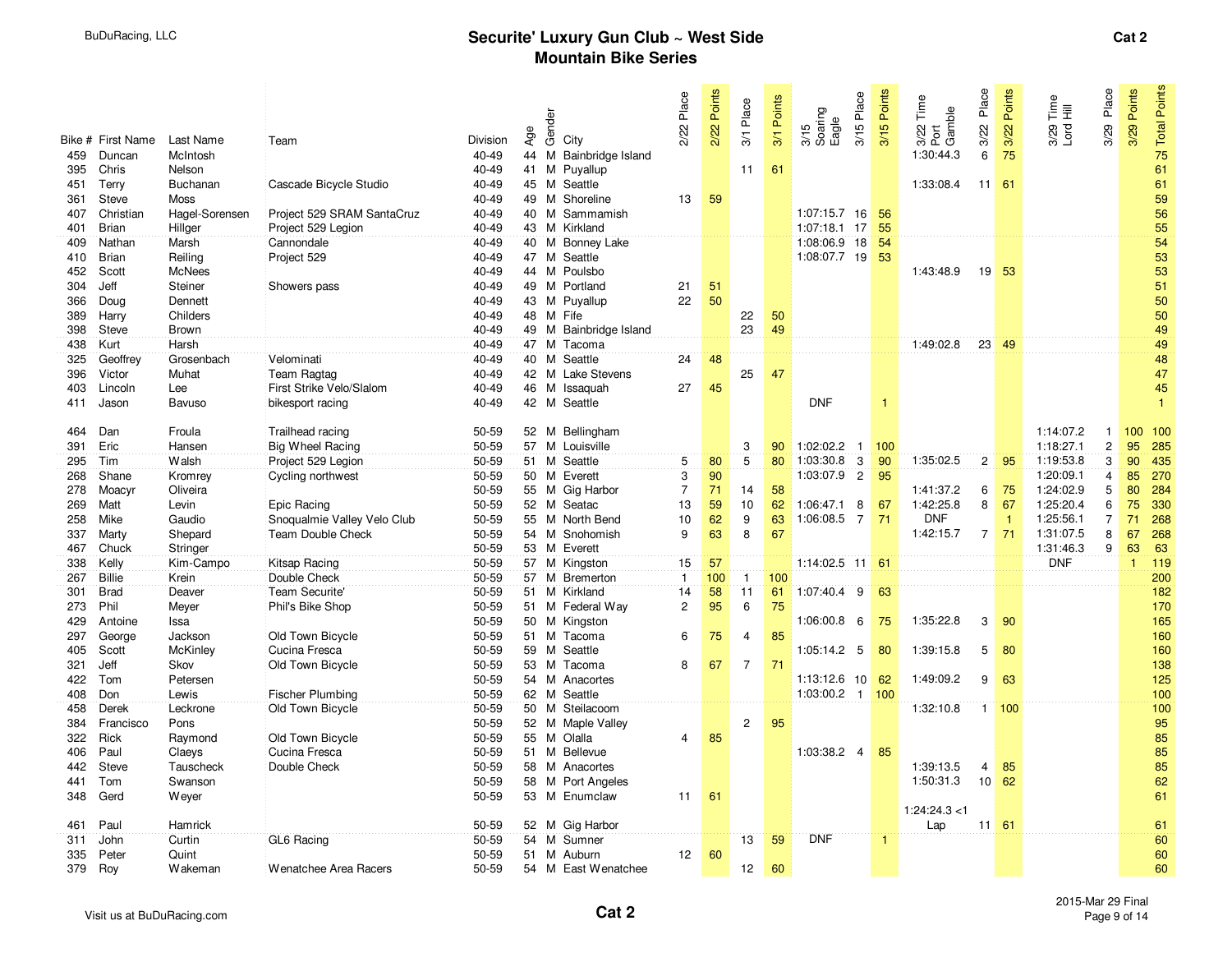| 259<br>412 | Bike # First Name<br>Dave<br>Shawn | Last Name<br>Gomez<br>Anderson | Team                          | Division<br>50-59<br>50-59 | Age<br>53 | Gender | City<br>M Kenmore<br>52 M Sammamish | Place<br>2/22<br>16     | 2/22 Points<br>56 | 3/1 Place      | Points<br>$\overline{3}$ | 3/15 Place<br>3/15<br>Soaring<br>Eagle<br><b>DNF</b> | Points<br>3/15<br>$\overline{1}$ | Time<br>3/22 Tim<br>Port<br>Gamble | Place<br>3/22         | Points<br>3/22 | $E_{\bar{z}}^{\bar{e}}$<br>$3/29$<br>Lord | Place<br>3/29  | Points<br>3/29   | <b>Total Points</b><br>56 |
|------------|------------------------------------|--------------------------------|-------------------------------|----------------------------|-----------|--------|-------------------------------------|-------------------------|-------------------|----------------|--------------------------|------------------------------------------------------|----------------------------------|------------------------------------|-----------------------|----------------|-------------------------------------------|----------------|------------------|---------------------------|
| 294        | Marshall                           | Will                           | Dimensional Sound Health      | $60+$                      |           |        | 62 M Stanwood                       | 3                       | 90                | $\mathbf{1}$   | 100                      |                                                      |                                  | 1:39:15.8                          | 1                     | 100            | 1:26:08.5                                 |                | 100 390          |                           |
| 466        | Gil                                | Goodrich                       |                               | $60+$                      |           |        | 61 M Bellingham                     |                         |                   |                |                          |                                                      |                                  |                                    |                       |                | 1:45:15.1                                 | $\overline{2}$ | 95               | 95                        |
|            |                                    |                                |                               |                            |           |        |                                     |                         |                   |                |                          |                                                      |                                  | 1:13:04.3<1                        |                       |                |                                           |                |                  |                           |
| 386        | Jon                                | Nelson                         | Epic Racing                   | $60+$                      |           |        | 60 M Maple Valley                   | 5                       | 80                | 3              | 90                       | 1:38:54.2<br>$\overline{2}$                          | 95                               | Lap                                | $\overline{2}$        | 95             | 1:57:29.3                                 | 3              | 90               | 450                       |
|            |                                    |                                |                               |                            |           |        |                                     |                         |                   |                |                          |                                                      |                                  |                                    |                       |                | 1:30:57.3 < 1                             |                |                  |                           |
| 462        | Marc                               | <b>Meadows</b>                 |                               | $60+$                      |           |        | 65 M Kirkland                       |                         |                   |                |                          |                                                      |                                  |                                    |                       |                | Lap                                       | 4              | 85               | 85                        |
| 323        | Kevin                              | Johnson                        | Blue Rooster/ScanSnap         | $60+$                      |           |        | 61 M Silverdale                     |                         | 100               | $\overline{2}$ | 95                       |                                                      |                                  |                                    |                       |                |                                           |                |                  | 195                       |
| 343        | John                               | Roberts                        | Team Double Check             | $60+$                      |           |        | 60 M Federal Way                    | 2                       | 95                |                |                          |                                                      |                                  |                                    |                       |                |                                           |                |                  | 95                        |
| 339        | Brian                              | Volkert                        | Team Double Check             | $60+$                      |           |        | 64 M Normandy Park                  | $\overline{4}$          | 85                |                |                          |                                                      |                                  |                                    |                       |                |                                           |                |                  | 85                        |
|            |                                    |                                |                               |                            |           |        |                                     |                         |                   |                |                          |                                                      |                                  |                                    |                       |                |                                           |                |                  |                           |
| 390        | Mark                               | Ely                            | Fischer Plumbing Cycling Team | Clydes-2                   |           |        | 42 M Seattle                        |                         | 100               |                | 100                      |                                                      |                                  | 1:30:18.2                          | 1                     | 100            | 1:20:42.9                                 |                | 100 <sup>°</sup> | 400                       |
| 282        | Abel                               | Richardson                     | Team Securite'                | Clydes-2                   |           |        | 44 M Kirkland                       | $\overline{2}$          | 95                | $\overline{2}$ | 95                       | 1:01:38.2                                            | 100                              | 1:39:53.8                          | $\mathbf{2}$          | 95             | 1:24:55.9                                 | $\overline{2}$ | 95               | 480                       |
| 255        | John                               | Fowler                         | Team Securite'                | Clydes-2                   |           |        | 46 M Kirkland                       | $\overline{\mathbf{A}}$ | 85                | $\overline{4}$ | 85                       | 1:09:36.4<br>-3                                      | 90                               | 1:44:35.9                          | 4                     | 85             | 1:26:18.6                                 | 3              | 90               | 435                       |
| 257        | Marc                               | Garoutte                       | Epic Racing                   | Clydes-2                   |           |        | 49 M Auburn                         | 3                       | 90                | 3              | 90                       | 1:04:00.8<br>$\overline{2}$                          | 95                               | 1:43:01.8                          | 3                     | 90             | 1:27:04.2                                 | 4              | 85               | 450                       |
| 326        | Casey                              | Cramer                         |                               | Clydes-2                   |           |        | 41 M Des Moines                     | $\overline{7}$          | 71                | $\overline{7}$ | 71                       |                                                      |                                  | 2:10:44.5                          | 9                     | 63             | 1:42:33.8                                 | 5              | 80               | 285                       |
| 356        | Steve                              | Townsend                       | GL6 Racing                    | Clydes-2                   |           |        | 49 M Olympia                        | 6                       | 75                | 6              | 75                       | 1:09:59.2<br>$\overline{4}$                          | 85                               | <b>DNF</b>                         |                       |                | 1:47:16.3                                 | 6              | 75               | 311                       |
| 281        | Ron                                | Rice                           | Phil's Bike Shop              | Clydes-2                   |           |        | 60 M Tacoma                         | 5                       | 80                | 5              | 80                       | 1:17:57.5 7                                          | 71                               | 1:54:16.8                          | $\overline{7}$        | 71             |                                           |                |                  | 302                       |
| 453        | Joel                               | Eklof                          | Puget Sound Cycling Club      | Clydes-2                   |           |        | 22 M Tacoma                         | $C3-2$                  | 70                | $C3-1$         | 75                       |                                                      |                                  | 1:51:35.3                          | 6                     | 75             |                                           |                |                  | 220                       |
| 254        | Pat                                | Ellis                          | <b>Bike Masters</b>           | Clydes-2                   |           |        | 44 M Maple Valley                   |                         |                   |                |                          | 1:11:08.6 5                                          | 80                               | 1:50:39.5                          | $\overline{5}$        | 80             |                                           |                |                  | 160                       |
| 324        | Billy                              | Piland                         |                               | Clydes-2                   |           |        | 41 M Yelm                           | 8                       | 67                | 8              | 67                       |                                                      |                                  |                                    |                       |                |                                           |                |                  | 134                       |
| 427        | Reeve                              | Geary                          |                               | Clydes-2                   | 49        |        | M Seattle                           |                         |                   |                |                          | $1:14:50.9$ 6                                        | 75                               |                                    |                       |                |                                           |                |                  | 75                        |
| 457        | Colin                              | Martin                         | Fischer Plumbing              | Clydes-2                   |           |        | 41 M Seattle                        |                         |                   |                |                          |                                                      |                                  | 1:58:19.8                          | 8                     | 67             |                                           |                |                  | 67                        |
|            |                                    |                                |                               |                            |           |        |                                     |                         |                   |                |                          |                                                      |                                  |                                    |                       |                |                                           |                |                  |                           |
| 340        | Clint                              | Heffernan                      | Heffernan Racing              | <b>SS-2</b>                |           |        | 34 M Tacoma                         |                         | 100               | $\mathbf{1}$   |                          | $100$ 1:00:01.2<br>-4                                | 85                               | 1:28:03.9                          | $\mathbf{2}^{\prime}$ | 95             | 1:14:06.0                                 |                | 100.             | 480                       |
| 342        | Doug                               | Demars                         | Epic Racing                   | <b>SS-2</b>                |           |        | 41 M Bellingham                     | 4                       | 85                |                |                          | 1:09:22.2<br>- 6                                     | 75                               |                                    |                       |                | 1:14:34.0                                 | $\overline{c}$ | 95               | 255                       |
| 256        | Carl                               | Franssen                       |                               | <b>SS-2</b>                |           |        | 51 M Anacortes                      | $\overline{5}$          | 80                | 4              | 85                       | 0:59:44.3<br>-3                                      | 90                               | 1:28:24.4                          | 3                     | 90             | 1:17:10.0                                 | 3              | 90               | 435                       |
| 288        | Jason                              | Sobottka                       | Old Town Bicycle              | $SS-2$                     |           |        | 40 M Tacoma                         | $\overline{6}$          | 75                | 5              | 80                       | 1:08:30.4 5                                          | 80                               | 1:39:09.2                          | $\overline{5}$        | 80             | 1:21:30.0                                 | $\overline{4}$ | 85               | 400                       |
|            |                                    |                                |                               |                            |           |        |                                     |                         |                   |                |                          |                                                      |                                  | 1:26:34.8<1                        |                       |                | $1:18:48.9$ <1                            |                |                  |                           |
| 290        | Shannon                            | Sutherland                     | Epic Racing                   | $SS-2$                     | 51        |        | F Auburn                            | $\overline{7}$          | 71                | 6              | 75                       | 1:32:29.6<br>$\overline{7}$                          | 71                               | Lap                                | $\overline{7}$        | 71             | Lap                                       | 5              | 80               | 368                       |
| 270        | Craig                              | Martin                         | Project 529 Legion            | <b>SS-2</b>                | 41        |        | M Issaquah                          | $\overline{c}$          | 95                | $\overline{c}$ | 95                       | 0:57:36.9                                            | 100                              | 1:26:05.2                          | 1 <sup>3</sup>        | 100            |                                           |                |                  | 390                       |
| 341        | Griffin                            | Meyers                         | Mrm Racing                    | <b>SS-2</b>                |           |        | 41 M Maple Valley                   | 3                       | 90                | 3              | 90                       | 0:58:48.8<br>$\overline{2}$                          | 95                               |                                    |                       |                |                                           |                |                  | 275                       |
| 437        | Alex                               | Frank                          | Cascade Orienteering Club     | $SS-2$                     |           |        | 37 M Poulsbo                        |                         |                   |                |                          |                                                      |                                  | 1:32:31.1                          | 4                     | 85             |                                           |                |                  | 85                        |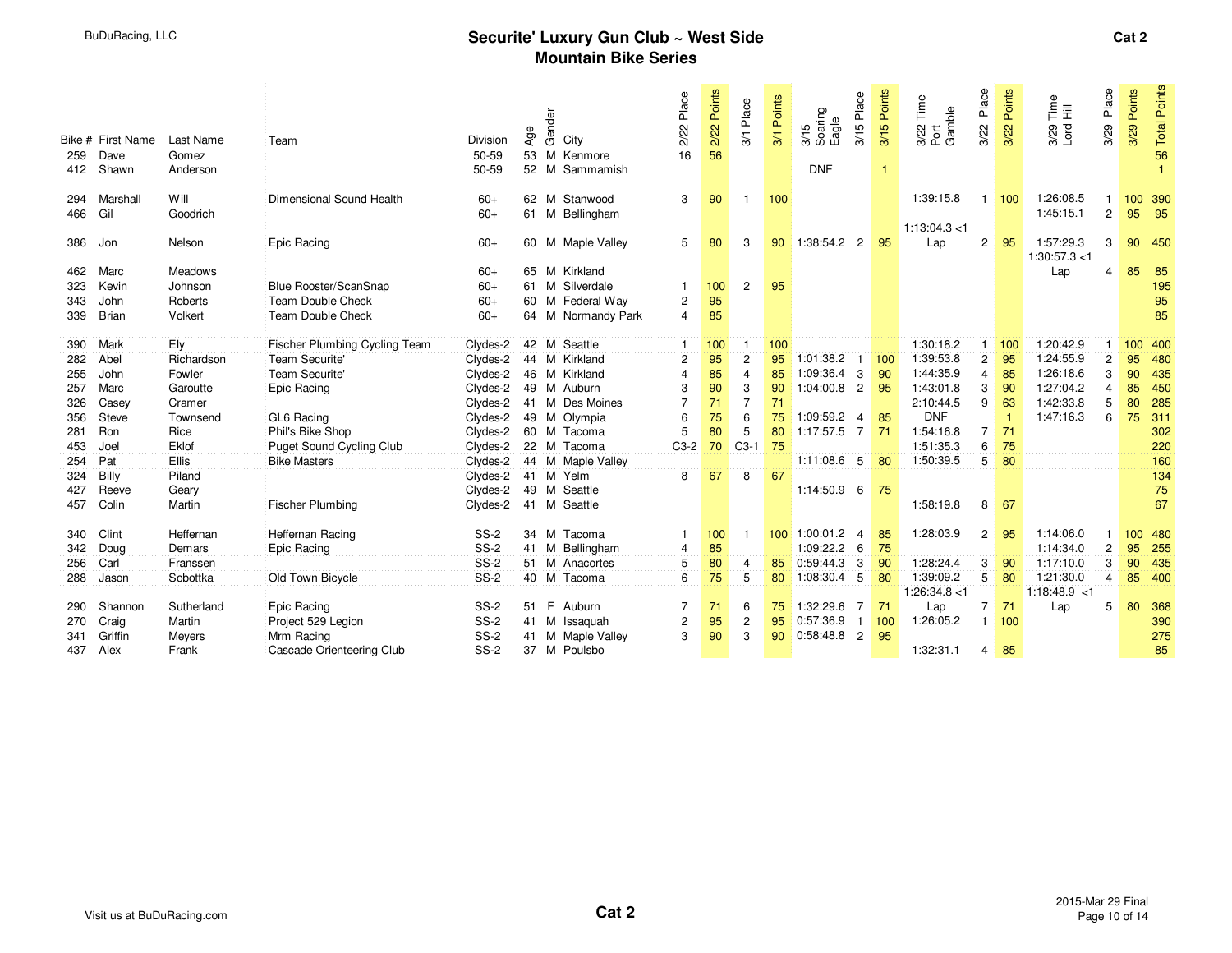| sponsors:  |                   | Please support the following | Securite' Luxury Gun Club, Singletrack Cycles, Phil's Bike Shop, Skagit Cycles, Snohomish Bicycles, Jack's<br>Bicycle Center, Old Town Bicycle, Kirkland Bikes, FresBar, Bike Masters, B.I. Cycles, McLeod Construction,<br>Evergreen Railings, HSP, Recycled Cycles, Woodinville Bicycle, Bicycle Works, and Bicycle Centres |                      |          |           |                      |                |                |                        |               |                          |                |             |                                    |                         |                |                                        |                |                |                 |
|------------|-------------------|------------------------------|-------------------------------------------------------------------------------------------------------------------------------------------------------------------------------------------------------------------------------------------------------------------------------------------------------------------------------|----------------------|----------|-----------|----------------------|----------------|----------------|------------------------|---------------|--------------------------|----------------|-------------|------------------------------------|-------------------------|----------------|----------------------------------------|----------------|----------------|-----------------|
| Bike #     | <b>First Name</b> | Last Name                    | Team                                                                                                                                                                                                                                                                                                                          | Division             | Age      | ৯<br>Gend | City                 | Place<br>ξý    | Points<br>2/22 | Place<br>$\frac{1}{3}$ | Points<br>3/1 | 3/15<br>Soaring<br>Eagle | Place<br>3/15  | 3/15 Points | Time<br>3/22 Tim<br>Port<br>Gamble | Place<br>3/22           | Points<br>3/22 | $\frac{e}{1} \equiv$<br>$3/29$<br>Lord | Place<br>3/29  | Points<br>3/29 | Points<br>Total |
| 859        | Isabella          | Meyers                       | Rad Racing NW                                                                                                                                                                                                                                                                                                                 | 12&Under             | 11       | F         | Maple Valley         |                |                | $\mathbf{1}$           | 75            | 0:50:57.3                | $\overline{2}$ | 70          |                                    |                         |                | 0:31:56.9                              | $\overline{1}$ | 75             | 220             |
| 849        | Meghan            | Funston                      |                                                                                                                                                                                                                                                                                                                               | 12&Under             | 12       | F         | <b>Black Diamond</b> |                |                | $\overline{2}$         | 70            |                          |                |             | 0:51:53.8                          | $\overline{1}$          | 75             | 0:33:12.9                              | $\overline{c}$ | 70             | 215             |
| 861        | Audrey            | <b>Barlow</b>                | <b>EPIC Racing</b>                                                                                                                                                                                                                                                                                                            | 12&Under             | 9        | F.        | Auburn               |                |                | 4                      | 60            |                          |                |             |                                    |                         |                | 0:59:55.6                              | 3              | 65             | 125             |
| 816        | Auryel            | Lynch                        |                                                                                                                                                                                                                                                                                                                               | 12&Under             | 10       | F.        | Olympia              | $\mathbf{1}$   | 75             | 5                      | 55            |                          |                |             |                                    |                         |                |                                        |                |                | 130             |
| 885        | Anika             | Wypuszyk                     | Lake WA Middle School Team                                                                                                                                                                                                                                                                                                    | 12&Under             | 12       | F         | Sammamish            |                |                |                        |               | 0:47:42.7                | -1             | 75          |                                    |                         |                |                                        |                |                | 75              |
| 852        | Joy               | Smith                        | <b>EPIC Racing</b>                                                                                                                                                                                                                                                                                                            | 12&Under             | 12       | F.        | Tacoma               |                |                | 3                      | 65            |                          |                |             |                                    |                         |                |                                        |                |                | 65              |
|            |                   |                              |                                                                                                                                                                                                                                                                                                                               |                      |          |           |                      |                |                |                        |               |                          |                |             |                                    |                         |                |                                        |                |                |                 |
| 918        | Audrey            | Sarin                        | Project 529 Legion<br><b>CYCLE U</b>                                                                                                                                                                                                                                                                                          | $13 - 18$            | 14       | F<br>F    | Redmond              |                | 75             | 3<br>$\mathbf{1}$      | 65<br>75      | 0:36:06.7                | -1             | 75          | 1:05:49.2                          | $\mathbf{1}$            | 75             |                                        |                |                | 215             |
| 789<br>787 | Hayden<br>Kaitlyn | Gizinski<br>Wolfe            | Oregon bike shop                                                                                                                                                                                                                                                                                                              | $13 - 18$<br>$13-18$ | 15<br>15 | F         | Seattle<br>Vancouver | $\overline{2}$ | 70             |                        |               |                          |                |             |                                    |                         |                |                                        |                |                | 150<br>70       |
| 840        | Korrie            | MacIntyre                    |                                                                                                                                                                                                                                                                                                                               | $13 - 18$            | 15       | F         | Camas                |                |                | $\overline{c}$         | 70            |                          |                |             |                                    |                         |                |                                        |                |                | 70              |
| 876        | Reilee            | <b>Butcher</b>               | Lake WA Middle School Team                                                                                                                                                                                                                                                                                                    | $13 - 18$            | 13       | F         | Sammamish            |                |                |                        |               | 0:46:18.1                | $\overline{c}$ | 70          |                                    |                         |                |                                        |                |                | 70              |
| 892        | Talulla           | Amsbry                       | Lake WA Middle School Team                                                                                                                                                                                                                                                                                                    | $13 - 18$            | 13       | F         | Kirkland             |                |                |                        |               | 0:53:14.7                | 3              | 65          |                                    |                         |                |                                        |                |                | 65              |
| 844        | Laura             | Leach                        |                                                                                                                                                                                                                                                                                                                               | 19-34                | 21       | F         | Tacoma               |                |                | 1                      | 75            |                          |                |             |                                    |                         |                |                                        |                |                | 75              |
| 890        | Molly             | Larson                       |                                                                                                                                                                                                                                                                                                                               | 19-34                | 22       | F         | Seattle              |                |                |                        |               | 0:34:58.4                | $\mathbf{1}$   | 75          |                                    |                         |                |                                        |                |                | 75              |
| 842        | Devon             | Simpson                      | Group Health                                                                                                                                                                                                                                                                                                                  | 19-34                | 24       | F.        | Kirkland             |                |                | $\overline{c}$         | 70            |                          |                |             |                                    |                         |                |                                        |                |                | 70              |
| 864        | Meredith          | Crafton                      | Nemesis Racing                                                                                                                                                                                                                                                                                                                | 19-34                | 34       | F         | Seattle              |                |                |                        |               | 0:36:12.3                | $\overline{c}$ | 70          |                                    |                         |                |                                        |                |                | 70              |
| 857        | Erin              | Corcoran                     | <b>Trusty Switchblade</b>                                                                                                                                                                                                                                                                                                     | 19-34                | 30       | F.        | Newbera              |                |                | 3                      | 65            |                          |                |             |                                    |                         |                |                                        |                |                | 65              |
| 889        | Janna             | Houchens                     |                                                                                                                                                                                                                                                                                                                               | 19-34                | 33       | F         | Sammamish            |                |                |                        |               | 0:42:34.9                | 3              | 65          |                                    |                         |                |                                        |                |                | 65              |
| 826        | Anna              | Seavello                     |                                                                                                                                                                                                                                                                                                                               | 19-34                | 32       | F         | Puyallup             |                |                | 4                      | 60            |                          |                |             |                                    |                         |                |                                        |                |                | 60              |
| 764        | Wendy             | Graves                       | Raise the Bar                                                                                                                                                                                                                                                                                                                 | 35-49                | 47       | F         | Kent                 | $\overline{2}$ | 70             | 3                      | 65            | 0:36:10.3                | 3              | 65          |                                    |                         |                | 0:55:35.9                              | -1             | 75             | 275             |
| 928        | Tina              | Wang                         | SCCA/Starbucks Cycling                                                                                                                                                                                                                                                                                                        | 35-49                | 37       | F         | Kenmore              |                |                |                        |               |                          |                |             |                                    |                         |                | 0:57:18.3                              | $\sqrt{2}$     | 70             | 70              |
| 772        | Andrea (KA)       | Richardson                   | Team Securite'                                                                                                                                                                                                                                                                                                                | $35 - 49$            | 38       | F.        | Kirkland             | 5              | 55             | $\overline{4}$         | 60            | 0:38:45.4                | 5              | 55          | 0:59:48.4                          | 3                       | 65             | 1:01:11.2                              | 3              | 65             | 300             |
| 777        | Jen               | Frohlich                     | <b>Team Group Health</b>                                                                                                                                                                                                                                                                                                      | 35-49                | 41       | F         | Bellevue             | $\overline{4}$ | 60             | 5                      | 55            | 0:41:19.9                | $\overline{7}$ | 46          | 1:01:42.1                          | 5                       | 55             | 1:03:08.7                              | $\overline{4}$ | 60             | 276             |
| 799        | Julie             | Allman                       | Epic Racing                                                                                                                                                                                                                                                                                                                   | $35 - 49$            | 42       | F         | Mukilteo             | 8              | 42             | 6                      | 50            | 0:44:48.4                | 8              | 42          |                                    |                         |                | 1:10:21.4                              | 5              | 55             | 189             |
| 763        | Sandra            | <b>Barlow</b>                | Epic Racing                                                                                                                                                                                                                                                                                                                   | $35 - 49$            | 45       | F         | Marysville           | 9              | 38             | 9                      | 38            | 0:58:11.7                | 9              | 38          | 1:34:50.1                          | 10                      | 37             | 1:33:02.7                              | 6              | 50             | 201             |
| 801        | Autumn            | Rockwell                     | Epic Racing                                                                                                                                                                                                                                                                                                                   | 35-49                | 44       | F.        | Mukilteo             | 10             | 37             | 10                     | 37            | 1:24:18.9                | 10             | 37          |                                    |                         |                | 41:01.7 <1 Lap                         | $\overline{7}$ | 46             | 157             |
| 758        | Jennifer          | Martin                       | Project 529 Legion                                                                                                                                                                                                                                                                                                            | 35-49                | 41       | F         | Issaquah             | $\mathbf{1}$   | 75             | $\overline{c}$         | 70            | 0:34:05.8                | $\overline{c}$ | 70          | 0:56:22.7                          | $\overline{\mathbf{c}}$ | 70             |                                        |                |                | 285             |
| 915        | Marilyn           | Steingrebe                   | Epic Racing                                                                                                                                                                                                                                                                                                                   | 35-49                | 40       | F         | Issaquah             | 3              | 65             |                        |               |                          |                |             | 1:02:44.1                          | $\boldsymbol{6}$        | 50             |                                        |                |                | 115             |
| 822        | Diane             | Haves                        | Team Group Health                                                                                                                                                                                                                                                                                                             | 35-49                | 39       | F         | Seattle              |                |                | 7                      | 46            |                          |                |             | 1:04:52.4                          | $\overline{7}$          | 46             |                                        |                |                | 92              |
| 833        | Geraldine         | Vander Haegen                | Cbc Racing/Olympia Orthopedic Associates                                                                                                                                                                                                                                                                                      | 35-49                | 48       | F.        | Olympia              |                |                | $\mathbf{1}$           | 75            |                          |                |             |                                    |                         |                |                                        |                |                | 75              |
| 893        | Kathleen          | DeMaria                      | Team Group Health                                                                                                                                                                                                                                                                                                             | 35-49                | 39       | F.        | <b>Fall City</b>     |                |                |                        |               | 0:31:22.2                | -1             | 75          |                                    |                         |                |                                        |                |                | 75              |
| 911        | Catherine         | Salisbury                    |                                                                                                                                                                                                                                                                                                                               | 35-49                | 37       | F.        | Poulsbo              |                |                |                        |               |                          |                |             | 0:52:07.3                          | $\mathbf{1}$            | 75             |                                        |                |                | 75              |
| 865        | Michelle          | Macartney                    | Epic Racing                                                                                                                                                                                                                                                                                                                   | 35-49                | 42       | F.        | <b>Fall City</b>     |                |                |                        |               | 0:36:20.8                | $\overline{4}$ | 60          |                                    |                         |                |                                        |                |                | 60              |
| 900        | Melissa           | Oppliger<br>Mixon            | Kitsap Racing                                                                                                                                                                                                                                                                                                                 | 35-49                | 35       | F<br>F.   | Kingston             | 6              | 50             |                        |               |                          |                |             | 1:00:05.6                          | $\overline{4}$          | 60             |                                        |                |                | 60<br>50        |
| 780<br>866 | Tara<br>Michelle  | Jack                         | Spokeswomen<br>Team Group Health                                                                                                                                                                                                                                                                                              | 35-49<br>35-49       | 38<br>45 | F         | Seattle<br>Lynnwood  |                |                |                        |               | 0:40:25.7                | 6              | 50          |                                    |                         |                |                                        |                |                | 50              |
| 775        | Jen               | Lane                         |                                                                                                                                                                                                                                                                                                                               | 35-49                | 49       | F         | Olympia              | $7^{\circ}$    | 46             |                        |               |                          |                |             |                                    |                         |                |                                        |                |                | 46              |
| 851        | Faith             | Smith                        | <b>EPIC Racing</b>                                                                                                                                                                                                                                                                                                            | 35-49                | 37       | F.        | Tacoma               |                |                | 8                      | 42            |                          |                |             |                                    |                         |                |                                        |                |                | 42              |
| 904        | Kimberly          | Berger                       | Kitsap Racing                                                                                                                                                                                                                                                                                                                 | 35-49                | 44       | F         | Kingston             |                |                |                        |               |                          |                |             | 1:14:08.9                          | 8                       | 42             |                                        |                |                | 42              |
| 899        | Annie             | LeBeouf                      | Ktstap Racing                                                                                                                                                                                                                                                                                                                 | 35-49                | 35       |           | F Kingston           |                |                |                        |               |                          |                |             | 1:14:41.9                          | 9                       | 38             |                                        |                |                | 38              |
|            |                   |                              |                                                                                                                                                                                                                                                                                                                               |                      |          |           |                      |                |                |                        |               |                          |                |             |                                    |                         |                |                                        |                |                |                 |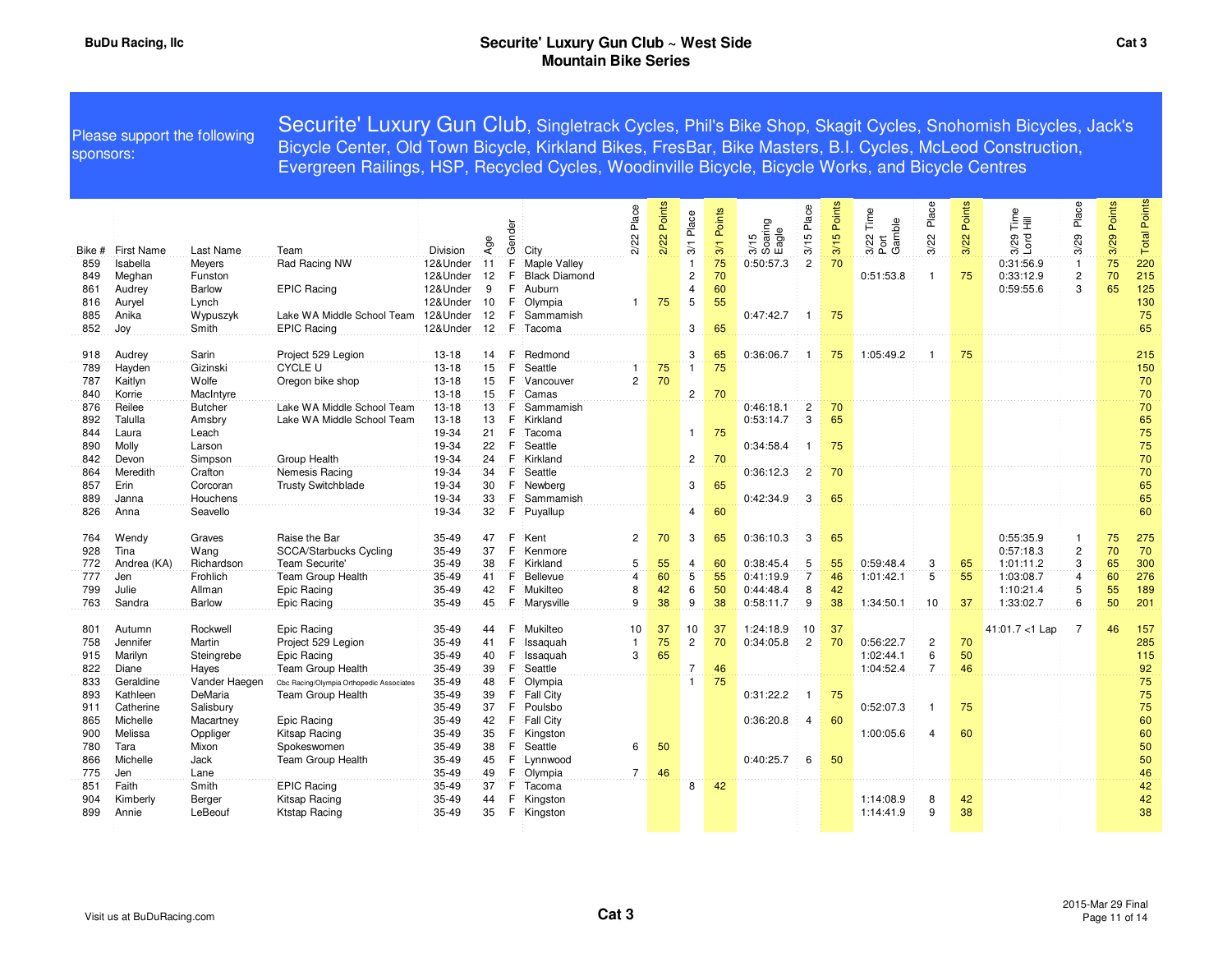|               |                         |                        |                                                            |                         | Age      | Gender |                               | Place<br>2/22  | 2/22 Points | Place<br>$\frac{1}{2}$       | Points<br>3/1 | 3/15<br>Soaring<br>Eagle | 3/15 Place              | 3/15 Points | Time<br>3/22 Tim<br>Port<br>Gamble | Place<br>3/22    | Points<br>3/22 | Time<br>呈<br>Lord<br>3/29 | Place<br>3/29                             | Points<br>3/29 | Points<br><b>Total</b> |
|---------------|-------------------------|------------------------|------------------------------------------------------------|-------------------------|----------|--------|-------------------------------|----------------|-------------|------------------------------|---------------|--------------------------|-------------------------|-------------|------------------------------------|------------------|----------------|---------------------------|-------------------------------------------|----------------|------------------------|
| Bike #<br>762 | First Name<br>Elizabeth | Last Name<br>Smith     | Team                                                       | Division<br>$50+$       | 55       | F      | City<br>Redmond               |                | 75          |                              |               | 0:34:16.1                | $\overline{1}$          | 75          | 0:56:24.1                          | $\mathbf{1}$     | 75             | 0:57:19.5                 | $\overline{1}$                            | 75             | 300                    |
| 855           | Michael                 | Morrison-Kerr          |                                                            | $50+$                   | 54       | F      | Lakewood                      |                |             | $\mathbf{1}$                 | 75            |                          |                         |             |                                    |                  |                |                           |                                           |                | 75                     |
| 878           | Mary                    | Foster                 | Team Group Health                                          | $50+$                   | 56       | F      | Seattle                       |                |             |                              |               | 0:46:49.9                | $\overline{2}$          | 70          |                                    |                  |                |                           |                                           |                | 70                     |
|               |                         |                        |                                                            |                         |          |        |                               |                |             |                              |               |                          |                         |             |                                    |                  |                |                           |                                           |                |                        |
| 850           | Sutton                  | <b>Becker</b>          |                                                            | 12&Under                | 12       | м      | Seattle                       |                |             | 1                            | 75            |                          |                         |             |                                    |                  |                | 0:25:27.1                 | $\mathbf{1}$                              | 75             | 150                    |
| 765           | Joe                     | Spranger               | Rad Racing NW                                              | 12&Under                | 9        | м      | Seattle                       | 1              | 75          | 6                            | 50            |                          |                         |             | 0:37:42.6                          | $\overline{4}$   | 60             | 0:26:03.4                 | $\overline{2}$                            | 70             | 255                    |
| 933           | Jack                    | Cunard                 |                                                            | 12&Under                | 11       | м      | Seattle                       |                |             |                              |               |                          |                         |             |                                    |                  |                | 0:31:46.9                 | 3                                         | 65             | 65                     |
| 932           | Elliott                 | Wallis                 |                                                            | 12&Under                | 8        |        | M Anacortes                   |                |             |                              |               |                          |                         |             |                                    |                  |                | 0:33:32.4                 | $\overline{\mathbf{4}}$<br>$\overline{5}$ | 60<br>55       | 60                     |
| 779<br>786    | Griffin<br>Zachary      | <b>Barlow</b><br>Wolfe | Epic Racing<br>Oregon bike shop                            | 12&Under 12<br>12&Under | 10       | м      | M Marysville<br>Vancouver     | 5<br>3         | 55<br>65    | 9<br>$\overline{7}$          | 38<br>46      | 1:10:48.4<br>0:59:47.2   | 9<br>8                  | 38<br>42    | 0:50:05.6                          | 6                | 50             | 0:59:38.7                 |                                           |                | 186<br>203             |
| 829           | Addison                 | Lee                    | Expressive Fit/Cycle U North                               | 12&Under 12             |          | M      | Marysville                    |                |             | $\overline{c}$               | 70            | 0:38:19.9                | $\overline{4}$          | 60          |                                    |                  |                |                           |                                           |                | 130                    |
| 809           | Luke                    | Landreeneau            |                                                            | 12&Under                | 9        |        | M North Bend                  | 2              | 70          |                              |               | 0:45:29.9                | 6                       | 50          |                                    |                  |                |                           |                                           |                | 120                    |
| 856           | Jackson                 | Blackburn              |                                                            | 12&Under                | 11       |        | M University Place            |                |             | 5                            | 55            | 0:43:19.2                | 5                       | 55          |                                    |                  |                |                           |                                           |                | 110                    |
| 839           | Rowan                   | Halpin                 | Olympic Composit                                           | 12&Under                | 16       |        | M Port Townsend               |                |             | $\overline{c}$               | 70            |                          |                         |             | 0:53:31.9                          | 9                | 38             |                           |                                           |                | 108                    |
| 830           | Johan                   | Leuschke               | <b>Blue Rooster</b>                                        | 12&Under                | 9        | м      | Seattle                       |                |             | $\overline{4}$               | 60            | 0:45:46.9                | $\overline{7}$          | 46          |                                    |                  |                |                           |                                           |                | 106                    |
| 891           | Louie                   | Blaid                  | Mt. Si Middle School Composite                             | 12&Under                | 12       |        | M North Bend                  |                |             |                              |               | 0:35:16.6                | $\mathbf{1}$            | 75          |                                    |                  |                |                           |                                           |                | 75                     |
| 906           | Elijah                  | Lupton                 | Olympic Mountain Bike team                                 | 12&Under                | 12       |        | M Port Townsend               |                |             |                              |               |                          |                         |             | 0:30:51.1                          | $\mathbf{1}$     | 75             |                           |                                           |                | 75                     |
| 916           | Sam                     | Kuznetsov              |                                                            | 12&Under                | 12       |        | M Port Townsend               |                |             |                              |               |                          |                         |             | 0:32:18.8                          | $\overline{2}$   | 70             |                           |                                           |                | 70                     |
| a881<br>858   | Kai<br>Oliver           | Wallis<br>Rosa         | Rad racing nw                                              | 12&Under<br>12&Under    | 10<br>12 |        | M Anacortes<br>Seattle        |                |             | 3                            | 65            | 0:37:48.9                | $\overline{c}$          | 70          |                                    |                  |                |                           |                                           |                | 70<br>65               |
| 880           | Matthew                 | Basaldua               | Mt. Si Middle School Composite                             | 12&Under                | 12       | м      | M Snoqualmie                  |                |             |                              |               | 0:38:13.2                | 3                       | 65          |                                    |                  |                |                           |                                           |                | 65                     |
| 922           | Sean                    | Westerhart             |                                                            | 12&Under                | 12       |        | M Bainbridge Island           |                |             |                              |               |                          |                         |             | 0:33:26.5                          | 3                | 65             |                           |                                           |                | 65                     |
| 812           | Cole                    | Sargent                |                                                            | 12&Under                | 12       | M      | Edmonds                       | 4              | 60          |                              |               |                          |                         |             |                                    |                  |                |                           |                                           |                | 60                     |
| 894           | Elias                   | Herman                 |                                                            | 12&Under                | 12       | M      | Port Townsend                 |                |             |                              |               |                          |                         |             | 0:42:09.2                          | 5                | 55             |                           |                                           |                | 55                     |
| 827           | Luke                    | Larson                 | Epic Racing                                                | 12&Under                | 9        | м      | Tacoma                        |                |             | 8                            | 42            |                          |                         |             |                                    |                  |                |                           |                                           |                | 42                     |
|               |                         |                        |                                                            |                         |          |        |                               |                |             |                              |               |                          |                         |             |                                    |                  |                |                           |                                           |                |                        |
| 766           | Jack                    | Spranger               | Rad Racing NW                                              | $13-18$                 | 13       | M      | Seattle                       | $\overline{2}$ | 70          | $\overline{1}$               | 75            | 0:32:15.5                | 5                       | 55          | 0:46:19.3                          | $\overline{c}$   | 70             | 0:48:57.5                 | $\mathbf{1}$                              | 75             | 345                    |
| 788           | Connor                  | Gizinski               | <b>CYCLE U</b>                                             | $13 - 18$               | 13       | м      | Seattle                       | $\Delta$       | 60          | 3                            | 65            | 0:35:03.5                | 8                       | 42          | 0:55:57.7                          | 10               | 37             | 0:54:52.7                 | $\overline{c}$                            | 70             | 274                    |
| 881           | Kai                     | Wallis                 | Rad racing nw                                              | $13-18$                 | 13       |        | M Anacortes                   |                |             |                              |               |                          |                         |             |                                    |                  |                | 1:03:29.4                 | 3                                         | 65             | 65                     |
| 752<br>823    | Jacob<br>Holden         | Cooper<br>Berg         | Lake WA Middle School Team<br>Expressive Fit/Cycle U North | $13-18$<br>$13 - 18$    | 15<br>14 |        | M Fall City<br>M Arlington    | 8              | 42          | 6<br>$\overline{\mathbf{4}}$ | 50<br>60      | 0:38:07.1<br>0:37:50.4   | 12<br>11                | 35<br>36    | 1:02:06.4                          | 11               | 36             |                           |                                           |                | 163<br>96              |
| 808           | Cole                    | Landreeneau            |                                                            | $13 - 18$               | 13       | м      | North Bend                    | 6              | 50          |                              |               | 0:35:42.6                | 9                       | 38          |                                    |                  |                |                           |                                           |                | 88                     |
| 783           | Brendan                 | Onderbeke              |                                                            | $13 - 18$               | 17       |        | M Arlington                   |                | 75          |                              |               |                          |                         |             |                                    |                  |                |                           |                                           |                | 75                     |
| 884           | lan                     | <b>Brink</b>           | Mt Si High School MTB Team                                 | $13 - 18$               | 13       |        | M North Bend                  |                |             |                              |               | 0:31:10.6                | $\overline{1}$          | 75          |                                    |                  |                |                           |                                           |                | 75                     |
| 924           | Schuyler                | Westerhart             |                                                            | $13 - 18$               | 18       | м      | Bainbridge Island             |                |             |                              |               |                          |                         |             | 0:45:45.6                          | $\mathbf{1}$     | 75             |                           |                                           |                | 75                     |
| 882           | Glen                    | Gamboa                 |                                                            | $13 - 18$               | 17       |        | M Arlington                   |                |             |                              |               | 0:31:26.8                | $\overline{c}$          | 70          |                                    |                  |                |                           |                                           |                | 70                     |
| 776           | Ethan                   | Casebolt               | Rad Racing NW                                              | $13-18$                 | 14       | м      | Olympia                       | 3              | 65          |                              |               |                          |                         |             |                                    |                  |                |                           |                                           |                | 65                     |
| 887           | William                 | Jacobson               | Mt Si High School MTB Team                                 | $13-18$                 | 16       |        | M North Bend                  |                |             |                              |               | 0:31:40.1                | $\overline{\mathbf{3}}$ | 65          |                                    |                  |                |                           |                                           |                | 65                     |
| 896           | Davis                   | Tyler                  | Middle School Olympic Mountain Bike Team                   | $13-18$                 | 14       | м      | Port Townsend                 |                |             |                              |               |                          |                         |             | 0:47:03.7                          | 3                | 65             |                           |                                           |                | 65                     |
| 828<br>914    | Trey<br>Nathan          | Trefry<br>Cantrell     | Rad Racing Nw                                              | $13 - 18$<br>$13 - 18$  | 13<br>13 | м      | Snoqualmie<br>M Port Townsend |                |             |                              |               | 0:31:48.6                | $\overline{4}$          | 60          | 0:49:46.5                          | $\overline{4}$   | 60             |                           |                                           |                | 61<br>60               |
| 810           | Tyler                   | Bommarito              |                                                            | $13 - 18$               | 14       | м      | Renton                        | 5              | 55          |                              |               |                          |                         |             |                                    |                  |                |                           |                                           |                | 55                     |
| 860           | Graham                  | Cowles                 | Fischer Plumbing Cycling Team                              | $13 - 18$               | 14       | м      | Woodinville                   |                |             | $\overline{5}$               | 55            |                          |                         |             |                                    |                  |                |                           |                                           |                | 55                     |
| 897           | Jesse                   | Herman                 | Ombt                                                       | $13 - 18$               | 15       | м      | Port Townsend                 |                |             |                              |               |                          |                         |             | 0:49:56.3                          | 5                | 55             |                           |                                           |                | 55                     |
| 870           | Garrett                 | Hawley                 | Mt Si High School MTB Team                                 | $13-18$                 | 16       | м      | Snoqualmie                    |                |             |                              |               | 0:34:07.7                | 6                       | 50          |                                    |                  |                |                           |                                           |                | 50                     |
| 907           | Emmett                  | Erickson               | Olympic MBT                                                | $13 - 18$               | 15       |        | M Port Townsend               |                |             |                              |               |                          |                         |             | 0:50:05.3                          | $\boldsymbol{6}$ | 50             |                           |                                           |                | 50                     |
| 813           | Ethan                   | Sargent                |                                                            | $13-18$                 | 14       | м      | Edmonds                       | $\overline{7}$ | 46          |                              |               |                          |                         |             |                                    |                  |                |                           |                                           |                | 46                     |
| 883           | Jackson                 | Slotemaker             | Mt Si High School MTB Team                                 | $13-18$                 | 15       |        | M North Bend                  |                |             |                              |               | 0:34:08.5                | $\overline{7}$          | 46          |                                    |                  |                |                           |                                           |                | 46                     |
| 919           | Edward                  | Wilson                 | Gear Grinders                                              | $13-18$                 | 18       | м      | Bainbridge Island             |                |             |                              |               |                          |                         |             | 0:50:58.7                          | $\overline{7}$   | 46             |                           |                                           |                | 46                     |
| 895<br>792    | Elliott                 | Drewry                 | Killer Goldfish                                            | $13-18$<br>$13-18$      | 13       | м<br>м | Port Townsend<br>Bellevue     | 9              | 38          |                              |               |                          |                         |             | 0:53:22.8                          | 8                | 42             |                           |                                           |                | 42<br>38               |
| 869           | Jack<br>Max             | Arildson<br>Hanley     | Slalom Consulting<br>Lake WA Middle School Team            | $13-18$                 | 16<br>15 | М      | Bellevue                      |                |             |                              |               | 0:37:44.4                | 10                      | 37          |                                    |                  |                |                           |                                           |                | 37                     |
| 920           | <b>Bradley</b>          | Walgren                |                                                            | $13 - 18$               | 13       |        | M Kingston                    |                |             |                              |               |                          |                         |             | 1:02:58.5                          | 12               | 35             |                           |                                           |                | 35                     |
| 886           | Jack                    | Coruait                | Mt Si High School MTB Team                                 | $13-18$                 | 13       |        | M North Bend                  |                |             |                              |               | 0:40:49.2                | 13                      | 34          |                                    |                  |                |                           |                                           |                | 34                     |
|               |                         |                        |                                                            |                         |          |        |                               |                |             |                              |               |                          |                         |             |                                    |                  |                |                           |                                           |                |                        |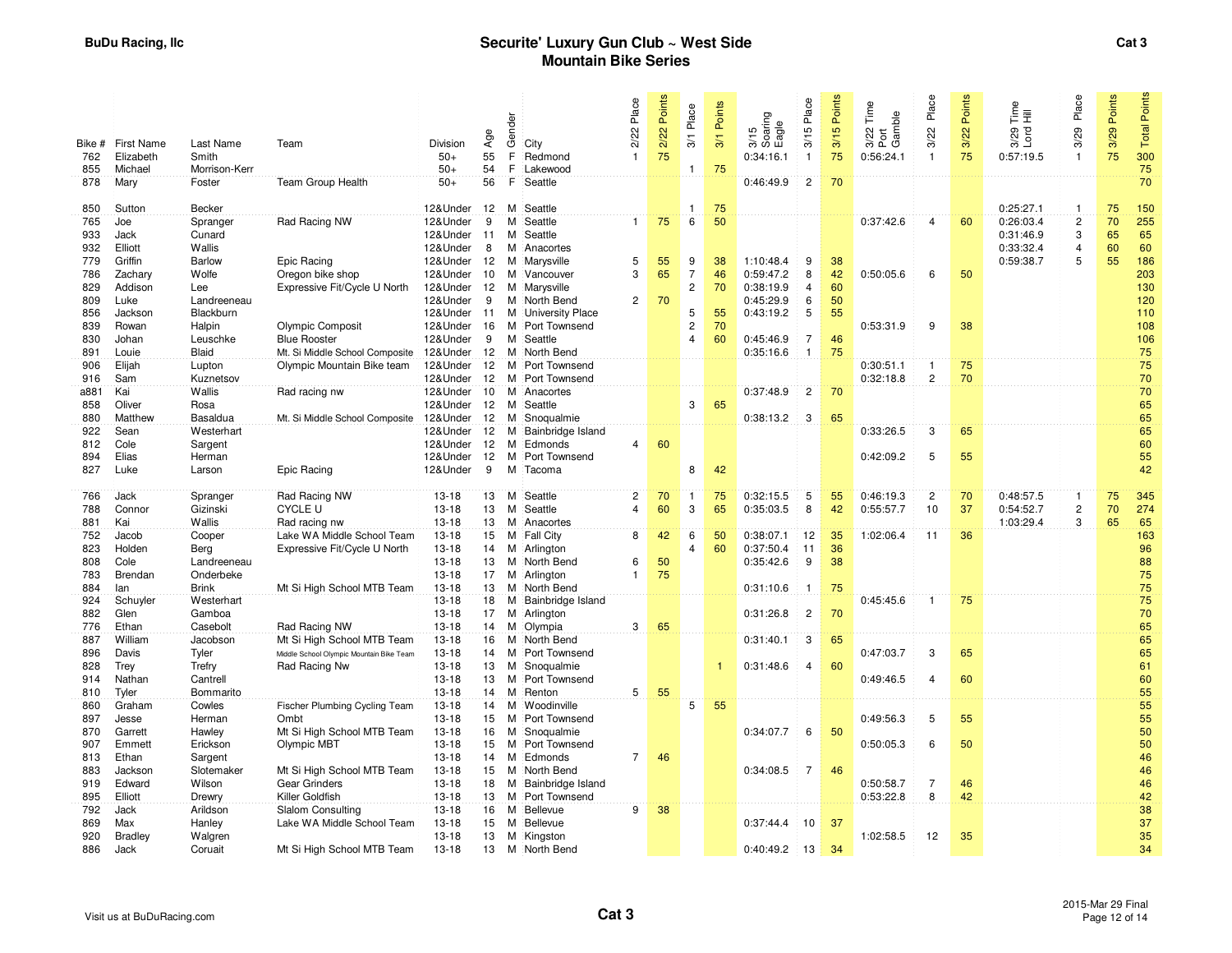| Bike #     | First Name      | Last Name               | Team                          | Division         | Age      | Gender | City                   | 2/22 Place              | 2/22 Points | Place<br>$\overline{\delta}$ | Points<br>$\overline{3}$ | 3/15<br>Soaring<br>Eagle | 3/15 Place     | Points<br>3/15 | Time<br>Gamble<br>22<br>3/22<br>Port | Place<br>3/22  | Points<br>3/22 | Time<br>$\bar{\Xi}$<br>$3/29$<br>Lord | 3/29 Place     | 3/29 Points    | <b>Total Points</b> |
|------------|-----------------|-------------------------|-------------------------------|------------------|----------|--------|------------------------|-------------------------|-------------|------------------------------|--------------------------|--------------------------|----------------|----------------|--------------------------------------|----------------|----------------|---------------------------------------|----------------|----------------|---------------------|
| 905        | Schuyler        | Berger                  |                               | $13 - 18$        | 14       | M      | Kingston               |                         |             |                              |                          |                          |                |                | 1:17:06.5                            | 13             | 34             |                                       |                |                | 34                  |
| 868        | Cooper          | Dideon                  | Mt Si Bike Club               | $13 - 18$        | 15       | M      | North Bend             |                         |             |                              |                          | 0:41:50.9                | 14             | 33             |                                      |                |                |                                       |                |                | 33                  |
| 867        | Justin          | Pittenger               | Lake WA Middle School Team    | $13 - 18$        | 14       | м      | Redmond                |                         |             |                              |                          | 0:42:14.3                | 15             | 32             |                                      |                |                |                                       |                |                | 32 <sup>°</sup>     |
| 908        | Caleb           | Kimbrell                |                               | 19-34            | 34       | м      | Bremerton              |                         |             |                              |                          |                          |                |                | 0:43:56.5                            | $\overline{2}$ | 70             | 0:42:26.4                             | $\mathbf{1}$   | 75             | 145                 |
| 795        | Grant           | Boere                   | Singletrack Cycles            | 19-34            | 30       | м      | Snoqualmie             | $\overline{2}$          | 70          | $\overline{c}$               | 70                       | 0:29:41.4                | $\mathbf{1}$   | 75             | 0:45:18.2                            | 3              | 65             | 0:45:10.7                             | $\overline{2}$ | 70             | 350                 |
| 934        | Daniel          | Truong                  |                               | 19-34            | 27       | M      | Kirkland               |                         |             |                              |                          |                          |                |                |                                      |                |                | 0:47:51.6                             | 3              | 65             | 65                  |
| 794        | Donny           | Sheatsley               | Power Band Cyclers            | 19-34            | 28       | м      | Gig Harbor             | 8                       | 42          |                              | 1                        | 0:30:59.6                | 3              | 65             | 0:49:55.6                            | 5              | 55             | 0:49:17.2                             | $\overline{4}$ | 60             | 223                 |
| 930        | Bryan           | Theiman                 | SCCA/Starbucks Cycling        | 19-34            | 28       | M      | Bothell                |                         |             |                              |                          |                          |                |                |                                      |                |                | 1:02:26.2                             | 5              | 55             | 55                  |
| 845        | Chris           | Hampton                 | Singletrack Cycles            | 19-34            | 25       | м      | North Bend             | 6                       | 50          | 5                            | 55                       | 0:31:31.1                | $\overline{4}$ | 60             | 0:48:41.8                            | 4              | 60             |                                       |                |                | 225                 |
| 793        | Michael         | Alvernaz                |                               | 19-34            | 22       | м      | Ellensburg             | 3                       | 65          | 3                            | 65                       | 0:30:27.1                | $\overline{2}$ | 70             |                                      |                |                |                                       |                |                | 200                 |
| 785        | Cameron         | Beerbower               | <b>Singletrack Cycles</b>     | 19-34            | 24       | м      | Snoqualmie             | 10                      | 37          |                              |                          | 0:37:42.3                | 8              | 42             |                                      |                |                |                                       |                |                | 79                  |
| 818        | Serge           | Bondar                  |                               | 19-34            | 32       | м      | Seattle                | $\mathbf{1}$            | 75          |                              |                          |                          |                |                |                                      |                |                |                                       |                |                | 75                  |
| 843        | Brian           | Tustison                |                               | 19-34            | 31       | м      | Tacoma                 |                         |             | $\mathbf{1}$                 | 75                       |                          |                |                |                                      |                |                |                                       |                |                | 75                  |
| 910        | Daniel          | Rexin                   |                               | 19-34            | 19       | м      | Bremerton              |                         |             |                              |                          |                          |                |                | 0:43:52.8                            | $\mathbf{1}$   | 75             |                                       |                |                | $75\,$              |
| 888        | James           | Hanley                  |                               | 19-34            | 46       | M      | Bellevue               |                         |             |                              |                          | 0:31:10.4                | 3              | 65             |                                      |                |                |                                       |                |                | 65                  |
| 814        | Zack            | Hewell                  | Cycle U/ Apex Racing          | 19-34            | 29       | м      | Seattle                | 4                       | 60          |                              |                          |                          |                |                |                                      |                |                |                                       |                |                | 60                  |
| 819        | Daniel          | Lim                     |                               | 19-34            | 24       | м      | Seattle                |                         |             | 4                            | 60                       |                          |                |                |                                      |                |                |                                       |                |                | 60                  |
| 807        | Kane            | Swanson                 |                               | 19-34            | 23       | м      | Seattle                | 5                       | 55          |                              |                          |                          |                |                |                                      |                |                |                                       |                |                | 55                  |
| 871        | Brian           | Velatequi               | VO <sub>2</sub> Multisport    | 19-34            | 33       | м      | Sammamish              |                         |             |                              |                          | 0:32:13.4                | 5              | 55             |                                      |                |                |                                       |                |                | 55                  |
| 872<br>898 | Eric<br>Peter   | Solie                   |                               | 19-34<br>19-34   | 34<br>30 | м<br>м | Issaquah<br>Chimacum   |                         |             |                              |                          | 0:33:10.9                | 6              | 50             | 0:55:30.7                            | 6              | 50             |                                       |                |                | 50                  |
| 756        | Yuri            | <b>Brazil</b><br>Rabena | Herriott Sports Performance   | 19-34            | 32       | м      | Renton                 | $\overline{7}$          | 46          |                              |                          |                          |                |                |                                      |                |                |                                       |                |                | 50<br>46            |
| 873        | Erich           | Smick                   |                               | 19-34            | 34       | M      | Sammamish              |                         |             |                              |                          | 0:33:25.3                | $\overline{7}$ | 46             |                                      |                |                |                                       |                |                | 46                  |
| 921        | Jason           | Tayler                  |                               | 19-34            | 31       | M      | Puyallup               |                         |             |                              |                          |                          |                |                | 0:59:16.4                            | $\overline{7}$ | 46             |                                       |                |                | 46                  |
|            |                 |                         |                               |                  |          |        |                        |                         |             |                              |                          |                          |                |                |                                      |                |                |                                       |                |                |                     |
| 797        | Brent           | Morrow                  |                               | 35-49            | 40       | м      | Mukilteo               | $\overline{\mathbf{c}}$ | 70          | $\mathbf{1}$                 | 75                       | 0:28:01.4                | -1             | 75             | 0:43:20.8                            | $\mathbf{1}$   | 75             | 0:43:07.8                             | $\mathbf{1}$   | 75             | 370                 |
| 770        | Joe             | Kirkman                 | Team Securite'                | 35-49            | 36       | м      | Kirkland               | $\overline{7}$          | 46          | $\overline{c}$               | 70                       | 0:30:54.6                | $\overline{c}$ | 70             | 0:50:38.8                            | 5              | 55             | 0:48:21.2                             | $\overline{c}$ | 70             | 311                 |
| 790        | Greg            | Gizinski                |                               | 35-49            | 47       | м      | Seattle                | 6                       | 50          | 3                            | 65                       | 0:32:30.1                | 5              | 55             | 0:49:55.1                            | $\overline{4}$ | 60             | 0:51:01.5                             | 3              | 65             | 295                 |
| 879        | Aaron           | Adelstein               | <b>SCCA Starbucks Cycling</b> | 35-49            | 39       | м      | Kenmore                |                         |             |                              |                          | 0:31:33.5                | $\overline{4}$ | 60             |                                      |                |                | 0:51:23.2                             | $\overline{4}$ | 60             | 120                 |
| 927        | Danny           | Moate                   | Raise the Bar                 | $35-49$          | 39       | м      | Auburn                 |                         |             |                              |                          |                          |                |                |                                      |                |                | 0:52:03.9                             | 5              | 55             | 55                  |
| 877        | Lincoln         | Lee                     | First Strike Velo/Slalom      | $35-49$          | 46       | м      | Issaquah               |                         |             |                              |                          | 0:37:10.3                | 10             | 37             | 0:54:59.3                            | 6              | 50             | 0:58:54.0                             | 6              | 50             | 138                 |
| 929        | Zach            | Torre                   |                               | $35-49$          | 45       | м      | Snohomish              |                         |             |                              |                          |                          |                |                |                                      |                |                | 0:59:42.7                             | $\overline{7}$ | 46             | 46                  |
| 931        | Andy            | Rusho                   |                               | $35-49$          | 43       | M      | Bothell                |                         |             |                              |                          |                          |                |                |                                      |                |                | 1:02:27.2                             | 8<br>9         | 42             | 42                  |
| 926        | ΑI              | Kimbell                 |                               | $35-49$<br>35-49 | 48       | м<br>м | Snohomish              |                         |             |                              |                          |                          |                |                |                                      |                |                | 1:07:54.4                             | 10             | 38<br>37       | 38<br>37            |
| 925<br>802 | Duane<br>Daniel | Williams<br>Arildson    | Slalom Consulting             | 35-49            | 42<br>48 | M      | Marysville<br>Bellevue | 9                       | 38          |                              |                          |                          |                |                |                                      |                |                | 1:18:15.2<br><b>DNF</b>               |                | $\overline{1}$ | 39                  |
| 805        | David           | Aronson                 |                               | $35-49$          | 39       | M      | Tulalip                | 11                      | 36          | 11                           | 36                       | 0:35:55.1                | 8              | 42             | 0:57:54.3                            | $\overline{7}$ | 46             |                                       |                |                | 160                 |
| 781        | Randy           | Larson                  | Epic Racing                   | 35-49            | 46       | м      | Tacoma                 | 10                      | 37          | 6                            | 50                       | 0:32:42.5                | 6              | 50             |                                      |                |                |                                       |                |                | 137                 |
| 817        | Gregory         | Strzalka                | Kitsap Racing                 | 35-49            | 38       | м      | Silverdale             |                         |             | 5                            | 55                       |                          |                |                | 0:49:29.1                            | 3              | 65             |                                       |                |                | 120                 |
| 841        | Curt            | Anderson                |                               | 35-49            | 46       | M      | Sammamish              |                         |             | 10                           | 37                       |                          |                |                | 0:47:24.3                            | $\overline{2}$ | 70             |                                       |                |                | 107                 |
| 760        | Michael         | DiMarzio                | Project 529 Legion            | 35-49            | 41       | м      | Duvall                 |                         |             | $\overline{7}$               | 46                       | 0:32:59.8                | 7              | 46             |                                      |                |                |                                       |                |                | 93                  |
| 821        | Joshua          | Stephens                |                               | $35-49$          | 36       | м      | Bremerton              |                         |             | 12                           | 35                       |                          |                |                | 0:58:18.7                            | 8              | 42             |                                       |                |                | 77                  |
| 754        | Scott           | <b>McBride</b>          | <b>HSPCC</b>                  | 35-49            | 46       | м      | Kirkland               | $\mathbf{1}$            | 75          |                              |                          |                          |                |                |                                      |                |                |                                       |                |                | 75                  |
| 755        | Paul            | Butorajac               |                               | 35-49            | 49       | м      | <b>Lake Tapps</b>      | 12                      | 35          | 14                           | 33                       |                          |                |                |                                      |                |                |                                       |                |                | 68                  |
| 796        | John            | <b>Buwalda</b>          |                               | 35-49            | 39       | М      | Kirkland               | 3                       | 65          |                              |                          |                          |                |                |                                      |                |                |                                       |                |                | 65                  |
| 815        | Dean            | Sabol                   |                               | 35-49            | 45       | м      | Edmonds                | 4                       | 60          |                              |                          |                          |                |                |                                      |                |                |                                       |                |                | 60                  |
| 820        | Joe             | Dumelin                 | Fischer Plumbing Cycling Team | 35-49            | 40       | м      | Monroe                 |                         |             | $\overline{4}$               | 60                       |                          |                |                |                                      |                |                |                                       |                |                | 60                  |
| 778        | Peter           | Szenasi                 | Epic Racing                   | 35-49            | 45       | M      | Seattle                | 5                       | 55          |                              |                          |                          |                |                |                                      |                |                |                                       |                |                | 55                  |
| 832        | Michael         | Porter                  |                               | 35-49            | 34       | м      | Tacoma                 |                         |             | 6                            | 50                       |                          |                |                |                                      |                |                |                                       |                |                | 50                  |
| 800        | Erik            | <b>Bosley</b>           | Team Ragtag                   | 35-49            | 44       | M      | Renton                 | 8                       | 42          |                              |                          |                          |                |                |                                      |                |                |                                       |                |                | 42                  |
| 847        | Bruce           | Forstall                |                               | 35-49            | 48       | м      | Kirkland               |                         |             | 8                            | 42                       |                          |                |                |                                      |                |                |                                       |                |                | 42                  |
| 831        | Kyle            | Trefry                  |                               | 35-49            | 44       | м      | Snoqualmie             |                         |             | $\overline{9}$               | 38                       |                          |                |                |                                      |                |                |                                       |                |                | 38                  |
| 862        | Bryan           | Petersen                |                               | 35-49            | 40       | м      | Mukilteo               |                         |             |                              |                          | 0:36:55.4                | 9              | 38             |                                      |                |                |                                       |                |                | 38                  |